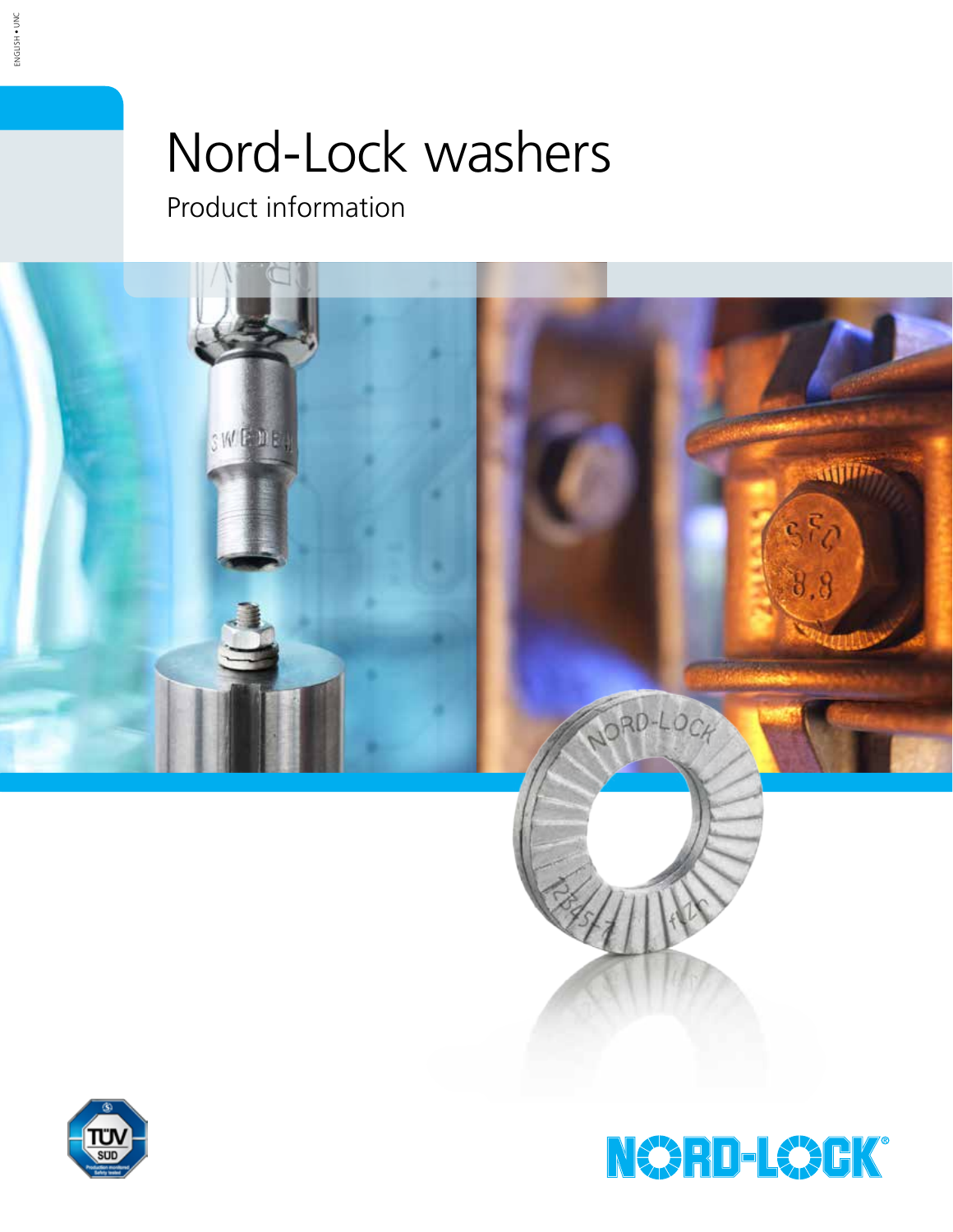## The proven original



Since the Nord-Lock Group began operations in 1982 we have focused on providing the world's most effective bolt securing systems. Our products are based on leading wedgelocking technology and are recognized for their ability to safely secure bolted joints exposed to severe vibration and dynamic loads.

When you choose Nord-Lock you do not only choose a supplier or a manufacturer, you also benefit from a partnership with an expert in bolted joint technology. Our global team of sales engineers work with our clients to solve bolt securing problems in the most demanding applications.



*Nord-Lock wedge-locking technology*





*Nord-Lock wedge-locking products are the optimum choice for critical bolted joints.*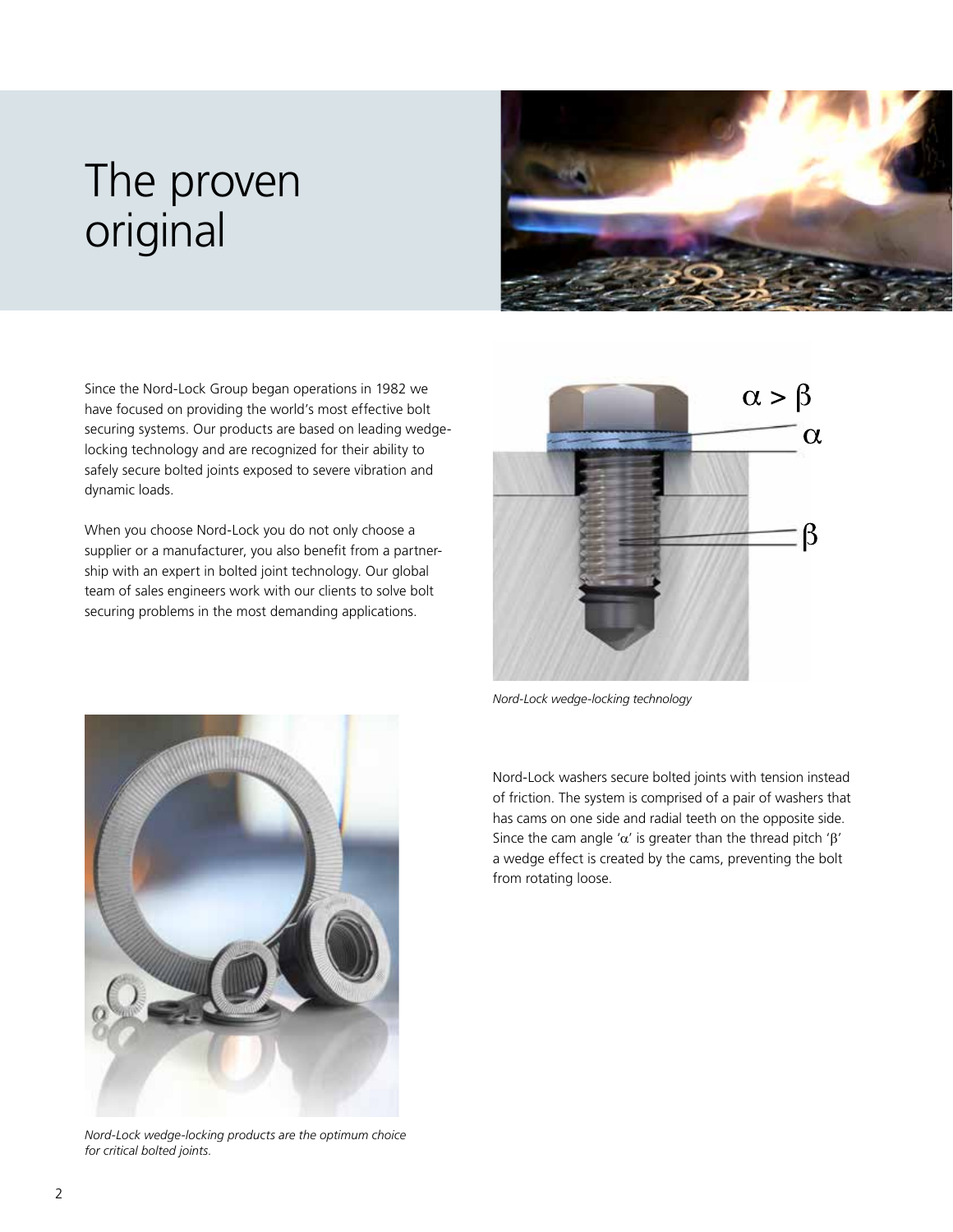

*Over the years, Nord-Lock washers have been rigorously tested and approved by independent institutes as well as certification authorities.*

#### **Proven in Junker vibration test**

The Junker test, according to DIN 65151, is considered the most severe vibration test for bolted connections. During the test, the joint is exposed to transverse movements underneath the bolt head / nut, while the clamping force is continuously measured.

#### **Vibration test**

*Bolt M8, grade 8.8, with clamp length 25 mm*



*Fig 1: The Junker test shows that Nord-Lock washers safely secured the bolted connection; only a limited amount of tension is initially lost due to normal settlements. The wedge-locking function is verified through the clear increase in tension during untightening. All other bolt locking methods in the test failed to prevent loosening of the joint.*

Nord-Lock washers are proven as a safe bolt securing system according to DIN 65151 tests performed by the independent research organizations IMA and CETIM. In addition, Nord-Lock personnel performs over 10,000 live Junker vibration tests around the globe every year. Would you like to see a live demonstration? Find your nearest representative through **www.nord-lock.com/contact.**

#### **Proven according to NASM impact & vibration test**

The National Aerospace test, according to NASM 1312-7, is a test method originally developed by the U.S. military to test bolted connections' resilience against impact and vibration.



*Fig 2: Drawing of the test rig. The assembled parts are vibrated vertically and the joints are subjected to two impacts per cycle. The impacts are parallel to the bolt. The arrow displays the direction of vibration during the test. After testing, the fasteners are inspected for rotation.* 

Nord-Lock washers are proven as a safe bolt securing system according to NASM 1312-7 tests performed by the independent organization Det Norske Veritas (DNV). If you wish to perform your own real-life testing and evaluation of Nord-Lock washers for your application, you can order samples through **www.nord-lock.com/contact**

#### **Proven and certified by TÜV**

Nord-Lock washers have been certified for safety and quality by TÜV, a leading international institute in quality and safety certification. In a two-step process, TÜV monitored and succesfully approved both Nord-Lock washers and Nord-Lock's production facilities.

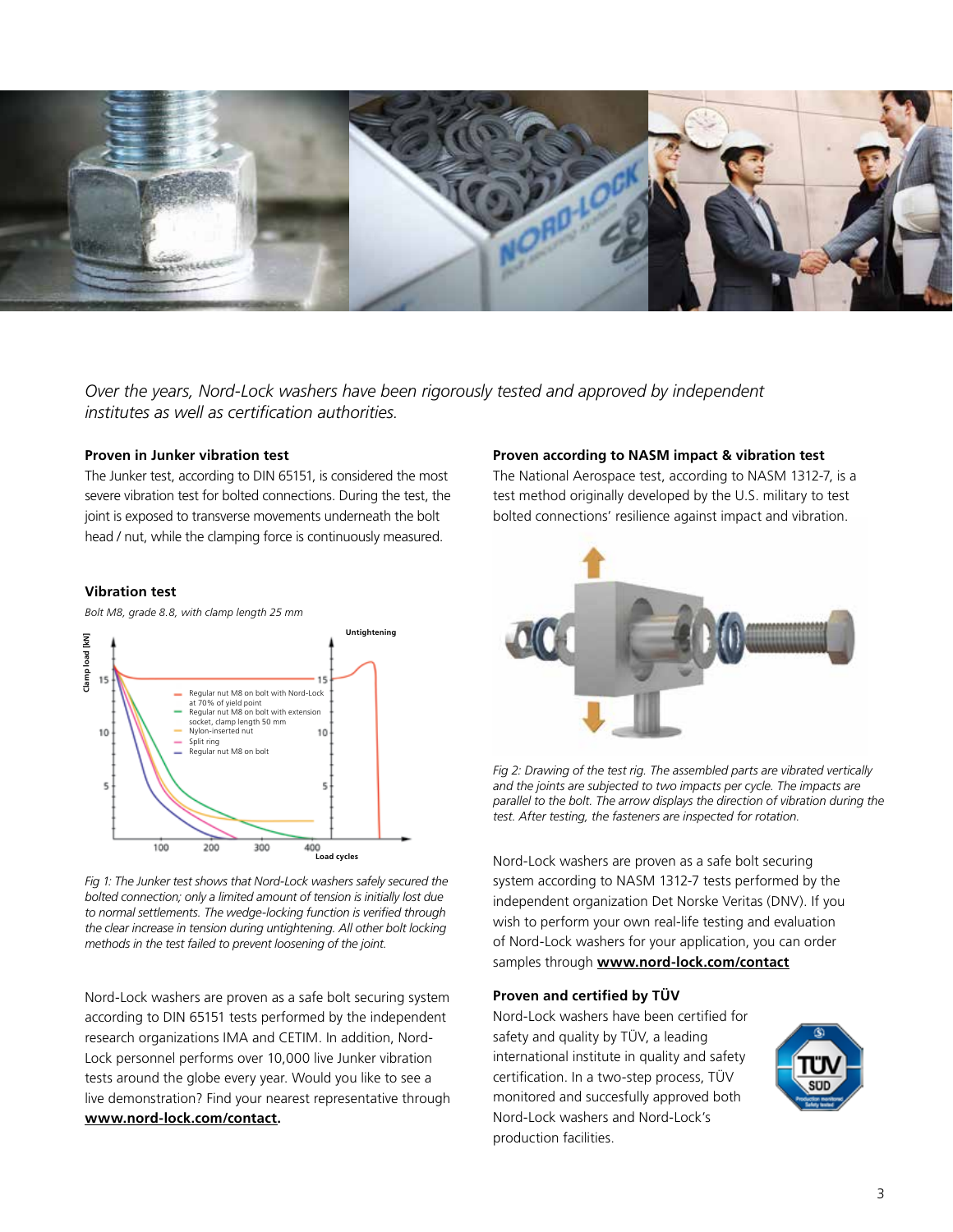## Widely used & globally approved



Nord-Lock washers are high end products with documented success in many industries. Our washers are approved by several industry standards and specified by numerous international companies.

#### **Industries where Nord-Lock washers are used**

Nord-Lock washers are used in industries such as: energy, transportation, offshore, mining and quarrying, construction and bridge building, manufacturing and processing, ship building, forestry and agriculture, heavy vehicles, and military. The number of industries that use Nord-Lock washers is continuously growing.

Often joints do not start to loosen until an application is in regular use, therefore Nord-Lock washers are commonly retrofitted during maintenance, repair and overhaul procedures.

#### **Certificates & approvals**

The most prominent of our certificates are:

- AbP (Allgemein bauaufsichtliches Prüfzeugnis)
- DIBt (Deutsches Institut für Bautechnik)
- DNV (Det Norske Veritas)
- EBA (Eisenbahn-Bundesamt)
- TÜV (Technischer Überwachungs-Verein)

#### **Quality & environmental assurance**

- ISO 9001
- ISO 14001
- Licensed by Dörken to perform Delta Protekt® surface coating in-house
- RoHs, ELV and Reach compliant
- Full traceability

For more information or a complete list of certificates and approvals, please visit our website or contact your nearest Nord-Lock representative.

#### **Traceability**

Nord-Lock washers are rigorously tested in all steps of production to verify that the quality requirements are met. Each batch is assigned a control number which ensures full traceability and confirms that the washer is a genuine Nord-Lock article. The control number is printed on the package as well as on every washer pair, enabling full traceability down to first assembly – even when using bin systems for fastener supply.



*In 2011 we began to laser mark our products with the Nord-Lock brand name, the control number and a type code for increased traceability and to facilitate authentication.*

#### **Laser marking, type code table**

| Washer type                                         | Code |
|-----------------------------------------------------|------|
| Steel washers, Delta Protekt <sup>®</sup> coating   | fl7n |
| Stainless steel washers                             | SS.  |
| $254$ SMO <sup>®</sup>                              | 254  |
| INCONEL <sup>®</sup> / HASTELLOY <sup>®</sup> C-276 | 276  |
| INCONFI <sup>®</sup> 718                            | 718  |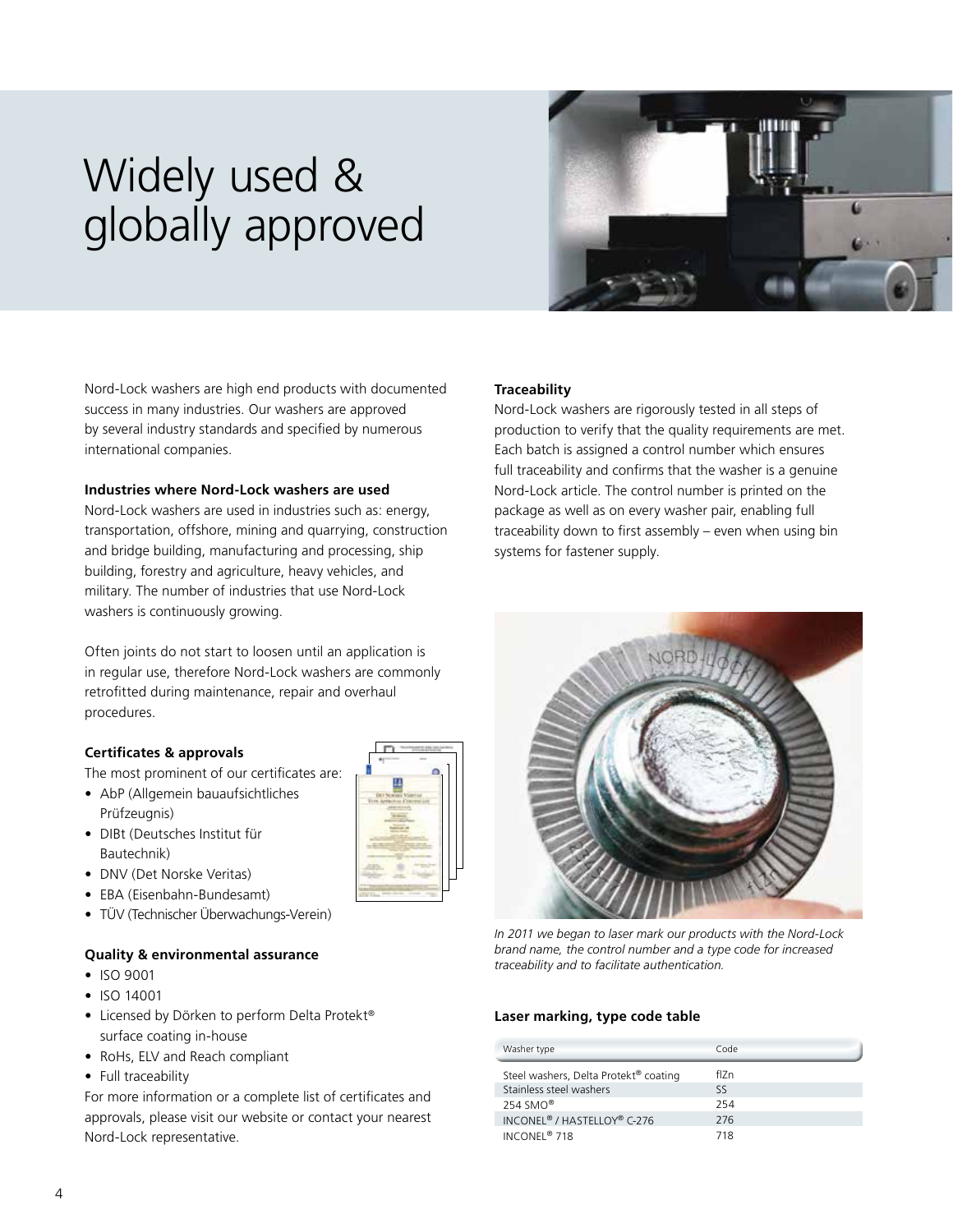## The key to efficient & secure operations



Nord-Lock washers provide more than just a safe locking function, using our washers also improves the general performance of a bolted joint.

#### **Product benefits**

- Maintains high clamp load and thereby ensures the function of the joint
- Quick and easy to install and remove with standard tools
- Locking function not affected by lubrication
- Defined and uniform friction conditions which result in a more accurate preload
- Same temperature characteristics as standard bolt / nut
- Reusable in addition, Nord-Lock washers do not affect the reusability of fasteners
- The washers are hardened and can support and distribute great loads
- Washers with enlarged outer diameter available for flanged bolts / nuts
- High corrosion resistance
- Can be used with fasteners up to grade 12.9 (ASTM A574)
- Reliable locking, even for joints with short clamp length
- Secures fasteners at both high and low preloads
- No retightening needed
- Verifiable locking function
- Elegant solution and problem solving modern engineering

#### **More than a physical product**

Nord-Lock offers more than just secure bolted joints. When designing an application, it is important to consider the result it will generate throughout the entire lifespan. When using Nord-Lock products you also benefit from our experience and knowledge. We guide you towards the most beneficial and effective bolt design.

#### **Life Cycle Profitability**

Over the operational life cycle, Nord-Lock products give increased operational reliability and lower maintenance costs while significantly reducing the risks of production stops, accidents and warranty claims. We help you examine all cost factors related to bolted joints.



*Nord-Lock products can help you increase your profitability by considering the complete life cycle cost for bolt securing.*

#### **Technical Center**

Our skilled and innovative staff is available to help, review and discuss your applications in order to optimize the design of your bolted connections. Many companies take advantage of the customized tests or joint calculations we offer in our in-house laboratories located in Europe, North America and Asia. In addition, we offer on-site and remote product training.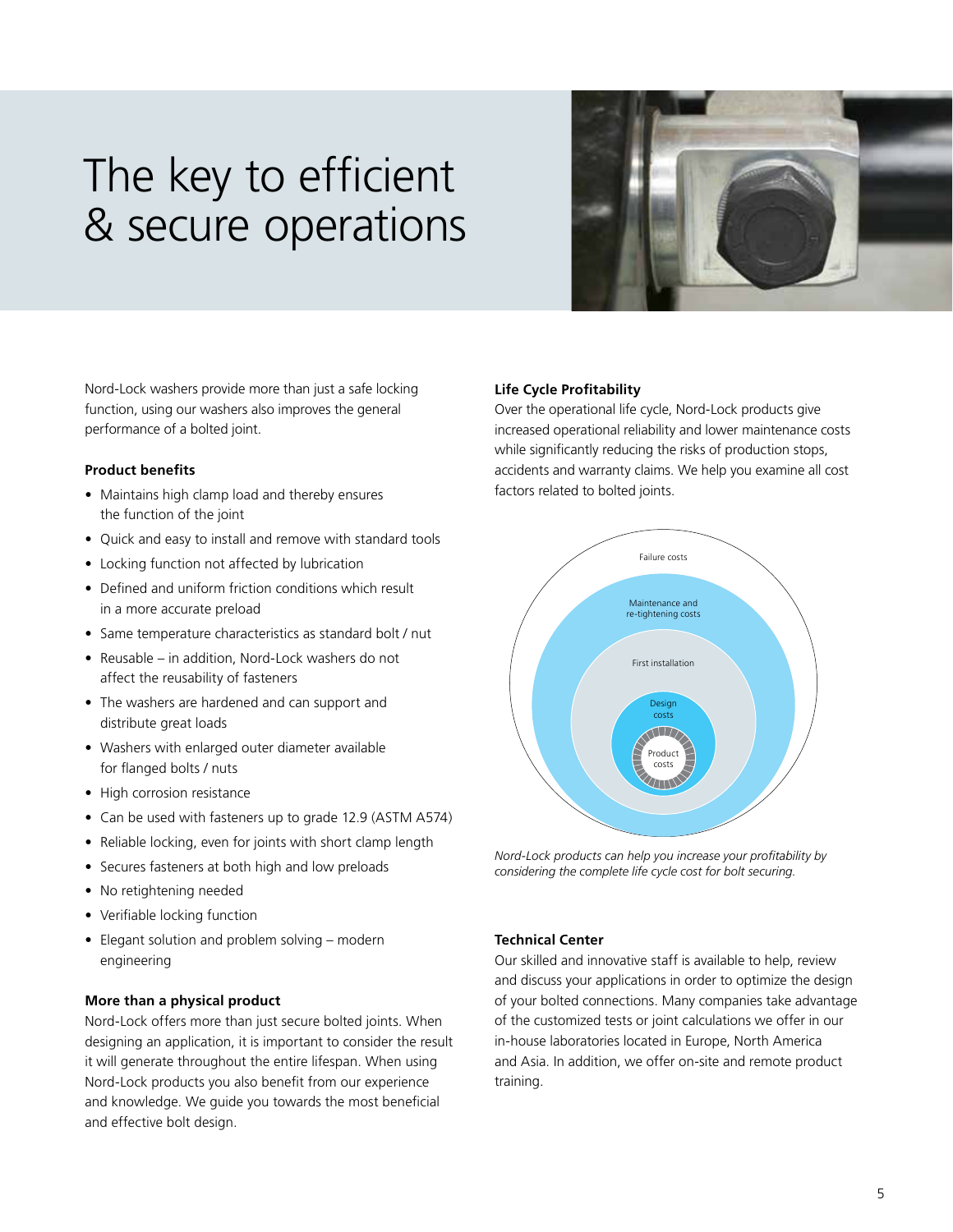## Using Nord-Lock washers



Nord-Lock washers are easy and effective to use while ensuring structural security for applications exposed to vibration and dynamic loads.

#### **Installing the washers**

The pre-assembled washers are installed in pairs, cam face to cam face. Nord-Lock recommends lubrication when possible.

#### **Tightening**

Tighten Nord-Lock washers with standard tools according to the guidelines (on page 9-11). Tightening guidelines for other bolt grades are available through your Nord-Lock representative.

#### **Untightening**

Untightening Nord-Lock washers is as simple as tightening. Note that since the locking function is not based on increased friction, the untightening torque is generally lower than the tightening torque. Therefore it is not possible to measure offtorque as verification of locking function.

#### **Reusing Nord-Lock**

Nord-Lock washers can normally be reused. As with all fasteners, they should be inspected for wear before reassembly. Make sure that the washers are reinstalled correctly cam face to cam face. Nord-Lock recommends lubrication of fasteners before reuse in order to minimize changes in friction conditions.



#### **Possible to verify the locking function**



*When untightening a bolt secured by Nord-Lock washers, check that sliding occurs between the cam faces.*



*After disassembly, impression marks must be visible on both the fastener and the contact surface.*

*When the two criteria above are met, you have verified the locking function of the Nord-Lock washers.*

#### **Utilize the advantages of lubrication**

Nord-Lock recommends the use of a high quality, anti-seize lubricant as it improves the tightening results. It is especially beneficial for large sized bolts and stainless steel applications. The Nord-Lock wedge-locking function provides safe locking in both dry and lubricated conditions. Benefits of lubricated fasteners include:

- Improves reusability
- Reduces friction and deviation
- Facilitates assembly and disassembly
- Reduces torsion stress due to minimized thread friction
- Avoids galling and thread seizure
- Additional protection against corrosion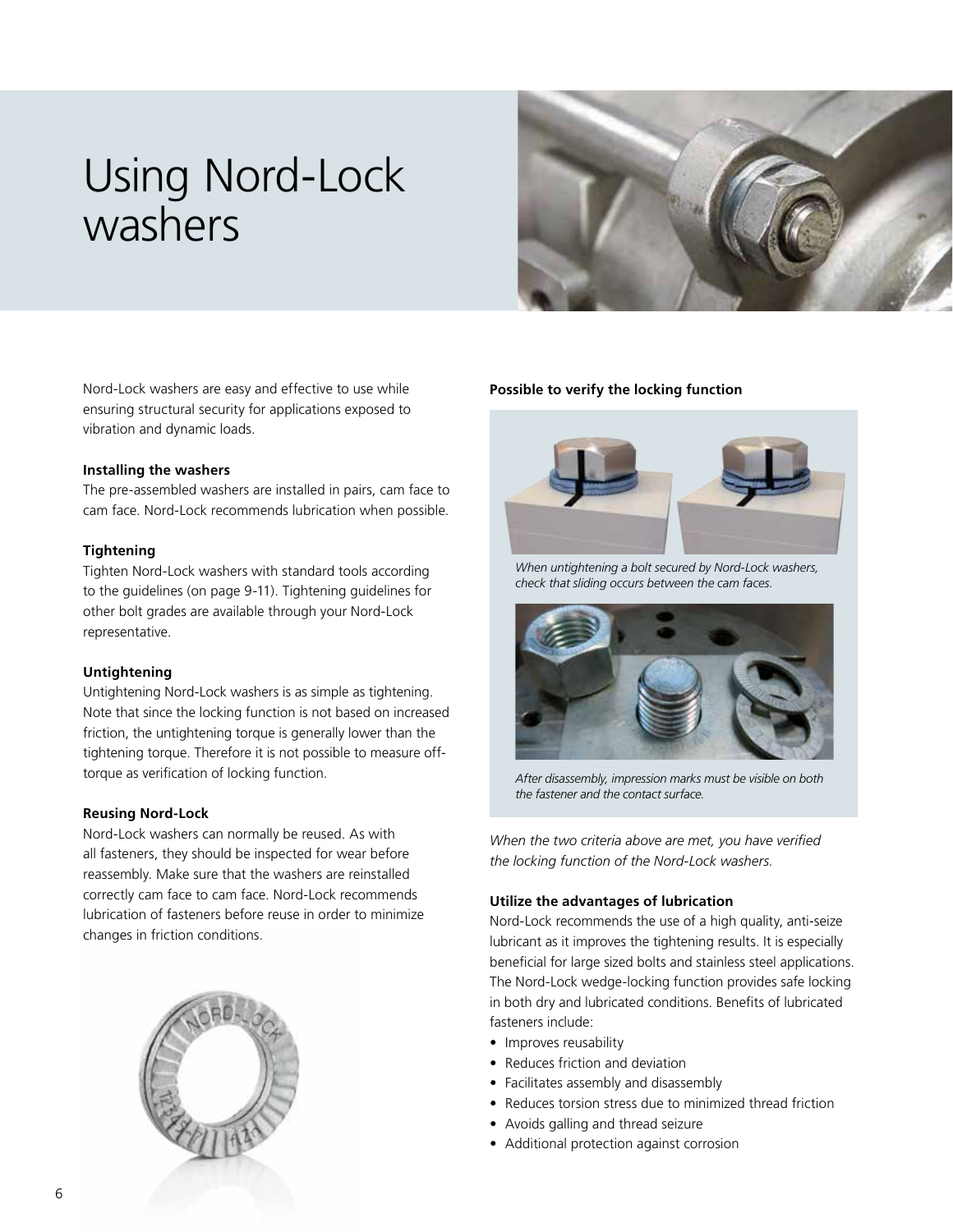

## **Nord-Lock washer material / type guide**

| Application<br>parameter                                                      | Stainless steel (ss)<br>Steel<br>washers<br>washers                                    |                                                                                                                                                                                                                                                 | 254 SMO <sup>®</sup><br>washers                                                                                 | INCONEL <sup>®</sup> /<br>HASTELLOY® C-276 washers                                                              | INCONEL <sup>®</sup> 718<br>washers                                                                             |
|-------------------------------------------------------------------------------|----------------------------------------------------------------------------------------|-------------------------------------------------------------------------------------------------------------------------------------------------------------------------------------------------------------------------------------------------|-----------------------------------------------------------------------------------------------------------------|-----------------------------------------------------------------------------------------------------------------|-----------------------------------------------------------------------------------------------------------------|
| <b>Steel type</b>                                                             | EN 1.7182 or equivalent                                                                | EN 1.4404 or equivalent                                                                                                                                                                                                                         | EN 1.4547 or equivalent                                                                                         | EN 2.4819 or equivalent                                                                                         | EN 2.4667 or equivalent                                                                                         |
| <b>Examples of</b><br>applications                                            | General steel<br>applications                                                          | General stainless<br>General salt water<br>steel applications.<br>applications, pumps,<br>Non chlorine / acid<br>chloride applications,<br>environments<br>heat exchangers, nuclear,<br>desalination, food<br>processing & medical<br>equipment |                                                                                                                 | General acidic<br>environments, process<br>and chemical industry,<br>evaporators, offshore<br>downhole tooling  | Applications with high<br>temperatures, gas<br>turbines, turbo<br>chargers, incinerators                        |
| <b>Available for</b><br>#5 to 5" (see page 8 for<br>bolt sizes<br>dimensions) |                                                                                        | #5 to 3 1/8" (see page<br>10 for dimensions)                                                                                                                                                                                                    | #5 to 1 1/2" (see page<br>11 for dimensions)                                                                    | #5 to 1 1/2" available<br>upon request                                                                          | #5 to 1 1/2" available<br>upon request                                                                          |
| <b>Washer types</b>                                                           | Regular outer diameter<br>(NL3-NL130)<br>Enlarged outer diameter<br>$(NL3.5sp-NL36sp)$ | Regular outer diameter<br>(NL3ss-NL80ss)<br>Enlarged outer diameter<br>(NL3.5spss-NL30spss)                                                                                                                                                     | Regular outer diameter<br>(NL3ss-254-NL39ss-254)<br>Enlarged outer diameter<br>(NL3.5spss-254-<br>NL27spss-254) | Regular outer diameter<br>(NL3ss-276-NL39ss-276)<br>Enlarged outer diameter<br>(NL3.5spss-276-<br>NL27spss-276) | Regular outer diameter<br>(NL3ss-718-NL39ss-718)<br>Enlarged outer diameter<br>(NL3.5spss-718-<br>NL27spss-718) |
| <b>Treatment</b><br><b>Surface coating</b>                                    | Through hardened<br>Delta Protekt® base coat<br>(KL100) and top coat<br>(VH302GZ)      | Surface hardened                                                                                                                                                                                                                                | Surface hardened                                                                                                | Surface hardened                                                                                                | Surface hardened                                                                                                |
| Washer hardness*                                                              | $> 465$ HV1                                                                            | $\geq$ 520HV0.05                                                                                                                                                                                                                                | $\geq 600$ HV0.05                                                                                               | $\geq$ 520HV0.05                                                                                                | $\geq 620$ HV0.05                                                                                               |
| Corrosion<br>resistance                                                       | Minimum 600 hours<br>in salt spray test<br>(according to IS09227)                      | PREN 27**                                                                                                                                                                                                                                       | PREN 45**                                                                                                       | PREN 68**                                                                                                       | PREN 29**                                                                                                       |
| <b>Bolt grades</b>                                                            | Up to ASTM A574                                                                        | Up to ASTM F593                                                                                                                                                                                                                                 | Up to ASTM F593                                                                                                 | Up to ASTM F593                                                                                                 | Up to ASTM F593                                                                                                 |
| <b>Temperature</b><br>range***                                                | -4F to 392°F                                                                           | -256°F to 932°F                                                                                                                                                                                                                                 | -256°F to 932°F                                                                                                 | -256°F to 932°F                                                                                                 | -256°F to 1,292°F                                                                                               |

*\* In order to assure the unique mechanical locking function of the Nord-Lock washers, the hardness of the mating surfaces must be lower than the hardness of the Nord-Lock washers (see table above).*

*\*\* PREN (Pitting Resistance Equivalent Number) = %Cr + 3.3x%Mo + 16x%N. Figures in table valid for base material.*

*\*\*\* Temperature recommendations based on information from the raw material supplier. Locking function not affected within the specification.*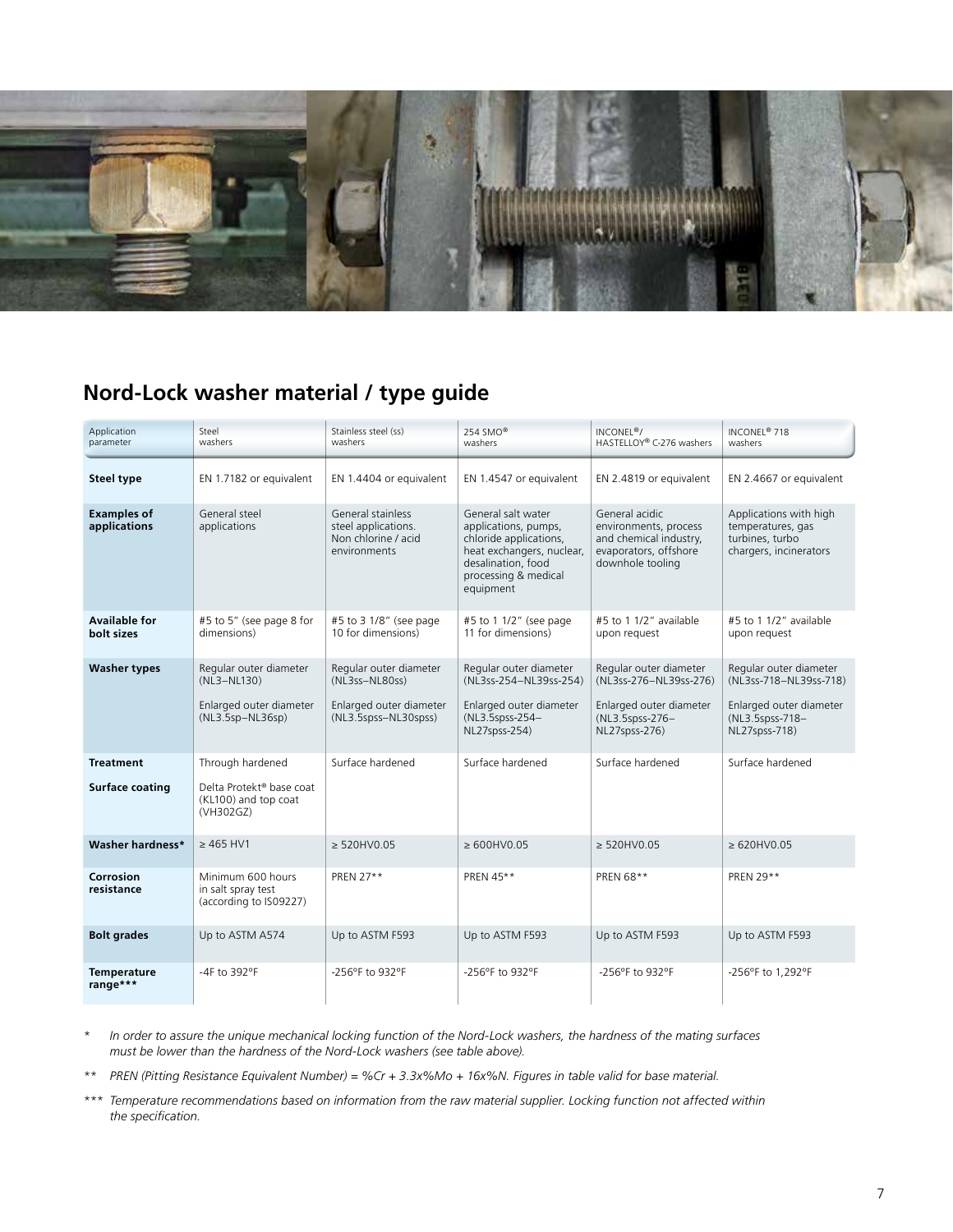### **Nord-Lock steel washers**

EN 1.7182 or equivalent, zinc flake coating (Delta Protekt®), through hardened

#### **Dimension chart**

| Washer size             |                 | Bolt size      | Ø,           | $\underset{\left[\text{inch}\right]}{\overset{\text{\O}}{\circ}}$ | Thickness T  | Min. package  | Approx. weight  |
|-------------------------|-----------------|----------------|--------------|-------------------------------------------------------------------|--------------|---------------|-----------------|
|                         | <b>UNC</b>      | Metric         | [inch]       |                                                                   | [inch]       | [pairs]       | lbs / 100 pairs |
|                         |                 |                |              |                                                                   |              |               |                 |
| NL3                     | #5              | M3             | 0.13         | 0.28                                                              | 0.07         | 200           | 0.07            |
| <b>NL3.5</b>            | #6<br>#6        | M3.5           | 0.15         | 0.30                                                              | 0.07         | 200           | 0.09<br>0.13    |
| NL3.5sp                 | #8              | M3.5<br>M4     | 0.15<br>0.17 | 0.35<br>0.30                                                      | 0.07<br>0.07 | 200           | 0.09            |
| NL4                     | #8              | M4             | 0.17         | 0.35                                                              | 0.07         | 200<br>200    | 0.13            |
| NL4sp<br>NL5            | #10             | M5             | 0.21         | 0.35                                                              | 0.07         | 200           | 0.11            |
|                         | #10             | M <sub>5</sub> | 0.21         | 0.43                                                              | 0.07         | 200           | 0.24            |
| NL5sp<br>NL6            |                 | M6             | 0.26         | 0.43                                                              | 0.07         | 200           | 0.15            |
|                         |                 | M <sub>6</sub> | 0.26         | 0.53                                                              | 0.10         | 200           | 0.44            |
| NL6sp<br>NL1/4"         | $1/4$ "         |                | 0.28         | 0.45                                                              | 0.07         | 200           | 0.18            |
| NL1/4"sp                | $1/4$ "         |                | 0.28         | 0.53                                                              | 0.10         | 200           | 0.40            |
| NL8                     | 5/16"           | M8             | 0.34         | 0.53                                                              | 0.10         | 200           | 0.33            |
|                         | 5/16"           | M <sub>8</sub> | 0.34         | 0.65                                                              | 0.10         | 200           | 0.62            |
| NL8sp<br>NL3/8"         | 3/8"            |                | 0.41         | 0.65                                                              | 0.10         | 200           | 0.51            |
|                         | $3/8$ "         |                | 0.41         | 0.83                                                              | 0.10         | 200           | 1.06            |
| NL3/8"sp<br><b>NL10</b> |                 | M10            | 0.42         | 0.65                                                              | 0.10         | 200           | 0.49            |
|                         |                 | M10            | 0.42         | 0.83                                                              | 0.10         |               | 1.04            |
| NL10sp                  | 7/16"           | M11            | 0.45         | 0.73                                                              | 0.10         | 200           | 0.64            |
| <b>NL11</b>             |                 |                | 0.51         |                                                                   |              | 200           |                 |
| <b>NL12</b>             |                 | M12<br>M12     | 0.51         | 0.77<br>1.00                                                      | 0.10<br>0.13 | 200           | 0.64<br>2.05    |
| NL12sp                  | $1/2$ "         |                | 0.53         | 0.77                                                              | 0.10         | 100<br>200    | 0.60            |
| NL1/2"                  | $1/2$ "         |                | 0.53         | 1.00                                                              | 0.13         |               | 1.98            |
| NL1/2"sp<br><b>NL14</b> | 9/16"           | M14            | 0.60         | 0.91                                                              | 0.13         | 100<br>100    | 1.23            |
| NL14sp                  | 9/16"           | M14            | 0.60         | 1.21                                                              | 0.13         | 100           | 3.11            |
| <b>NL16</b>             | $5/8$ "         | M16            | 0.67         |                                                                   | 0.13         | 100           | 1.48            |
|                         | 5/8"            | M16            | 0.67         | 1.00<br>1.21                                                      | 0.13         | 100           | 2.82            |
| NL16sp<br><b>NL18</b>   |                 | M18            | 0.77         | 1.14                                                              | 0.13         | 100           | 1.87            |
|                         |                 | M18            | 0.77         | 1.36                                                              | 0.13         | 100           | 3.48            |
| NL18sp<br>NL3/4"        | 3/4''           |                | 0.79         |                                                                   | 0.13         | 100           | 2.31            |
|                         | 3/4''           |                | 0.79         | 1.21<br>1.54                                                      | 0.13         |               | 4.85            |
| NL3/4"sp                |                 |                |              |                                                                   |              | 100           |                 |
| <b>NL20</b>             |                 | M20            | 0.84         | 1.21                                                              | 0.13         | 100           | 2.05            |
| NL20sp                  |                 | M20            | 0.84         | 1.54                                                              | 0.13         | 100           | 4.48            |
| <b>NL22</b>             | $7/8$ "         | M22            | 0.92<br>0.92 | 1.36                                                              | 0.13         | 100           | 2.84            |
| NL22sp                  | 7/8"            | M22<br>M24     | 1.00         | 1.65<br>1.54                                                      | 0.18<br>0.13 | 50<br>100     | 7.30<br>3.70    |
| <b>NL24</b>             |                 | M24            | 1.00         | 1.91                                                              | 0.18         | 50            | 9.94            |
| NL24sp<br>NL1"          | $1$ "           |                | 1.10         | 1.54                                                              | 0.13         | 100           | 3.37            |
| NL1"sp                  | 1"              |                | 1.10         | 1.91                                                              | 0.18         | 50            | 9.26            |
| <b>NL27</b>             |                 | M27            | 1.12         | 1.65                                                              | 0.23         | 50            | 7.25            |
| NL27sp                  |                 | M27            | 1.12         | 1.91                                                              | 0.23         | 25            | 11.88           |
| <b>NL30</b>             | 11/8"           | M30            | 1.24         | 1.85                                                              | 0.23         | 50            | 9.26            |
| NL30sp                  | 11/8"           | M30            | 1.24         | 2.30                                                              | 0.26         | 25            | 19.75           |
| <b>NL33</b>             | 11/4"           | M33            | 1.35         | 1.91                                                              | 0.23         | 25            | 8.75            |
| NL33sp                  | 11/4"           | M33            | 1.35         | 2.30                                                              | 0.26         | 25            | 18.32           |
| <b>NL36</b>             | 13/8"           | M36            | 1.47         | 2.17                                                              | 0.23         | 25            | 12.32           |
| NL36sp                  | 13/8"           | M36            | 1.47         | 2.48                                                              | 0.26         | 25            | 20.17           |
| <b>NL39</b>             | 11/2"           | M39            | 1.59         | 2.30                                                              | 0.23         | 25            | 13.85           |
| <b>NL42</b>             |                 | M42            | 1.70         | 2.48                                                              | 0.23         | 25            | 16.47           |
| <b>NL45</b>             | 13/4"           | M45            | 1.82         | 2.76                                                              | 0.28         | 25            | 22.49           |
| <b>NL48</b>             |                 | M48            | 1.95         | 2.95                                                              | 0.28         | 25            | 26.46           |
| <b>NL52</b>             | 2 <sup>n</sup>  | M52            | 2.11         | 3.15                                                              | 0.28         | 25            | 28.66           |
| <b>NL56</b>             | 21/4"           | M56            | 2.33         | 3.35                                                              | 0.28         | 10            | 29.76           |
| <b>NL60</b>             |                 | M60            | 2.48         | 3.54                                                              | 0.28         | $10$          | 33.51           |
| <b>NL64</b>             | 21/2"           | M64            | 2.64         | 3.74                                                              | 0.28         | 10            | 36.82           |
| <b>NL68</b>             |                 | M68            | 2.80         | 3.94                                                              | 0.37         | $\mathbf{1}$  | 62.15           |
| <b>NL72</b>             |                 | M72            | 2.96         | 4.13                                                              | 0.37         | 1             | 67.68           |
| <b>NL76</b>             | 3''             | M76            | 3.11         | 4.33                                                              | 0.37         | $\mathbf{1}$  | 73.43           |
| <b>NL80</b>             | 31/8"           | M80            | 3.27         | 4.53                                                              | 0.37         | 1             | 79.41           |
| <b>NL85</b>             |                 | M85            | 3.47         | 4.72                                                              | 0.37         | $\mathbf{1}$  | 83.42           |
| <b>NL90</b>             |                 | M90            | 3.64         | 5.12                                                              | 0.37         | 1             | 105.09          |
| <b>NL95</b>             |                 | M95            | 3.83         | 5.31                                                              | 0.37         | $\mathbf{1}$  | 109.81          |
| <b>NL100</b>            | 4 <sup>''</sup> | M100           | 4.07         | 5.71                                                              | 0.37         | 1             | 129.87          |
| <b>NL105</b>            |                 | M105           | 4.27         | 5.91                                                              | 0.37         | $\mathbf{1}$  | 135.10          |
| <b>NL110</b>            |                 | M110           | 4.46         | 6.10                                                              | 0.37         | 1             | 140.32          |
| <b>NL115</b>            |                 | M115           | 4.66         | 6.50                                                              | 0.37         | $\mathbf{1}$  | 165.96          |
| <b>NL120</b>            |                 | M120           | 4.86         | 6.69                                                              | 0.37         | 1             | 171.83          |
| <b>NL125</b>            |                 | M125           | 5.06         | 6.81                                                              | 0.37         | $\mathfrak 1$ | 168.94          |
| <b>NL130</b>            | 5"              | M130           | 5.25         | 7.01                                                              | 0.37         | 1             | 174.54          |
|                         |                 |                |              |                                                                   |              |               |                 |

NL3–NL8 Ø<sub>i</sub>±0.004 inch NL10–NL42 Ø<sub>i</sub>±0.008 inch NL45–NL130 Ø<sub>i</sub>+0.02/-0 inch



NL3-NL24 (NL1")  $\varnothing_{\circ}$ ±0.008 inch NL27–NL42  $\varnothing_{\circ} \pm 0.012$  inch NL45–NL130  $\varnothing$ <sub>o</sub>+0/-0.08 inch



NL3–NL42 T±0.01 inch NL45–NL130  $T±0.03$  inch



Note that washers with thickness 0.26 inch has a thickness tolerance +0.0 / -0.02 inch

• Please consult our website for current dimensions and 2D / 3D CAD models: **www.nord-lock.com/cad.**

Nord-Lock washers made of steel with zinc flake coating are standard stock items, yet subject to prior sale.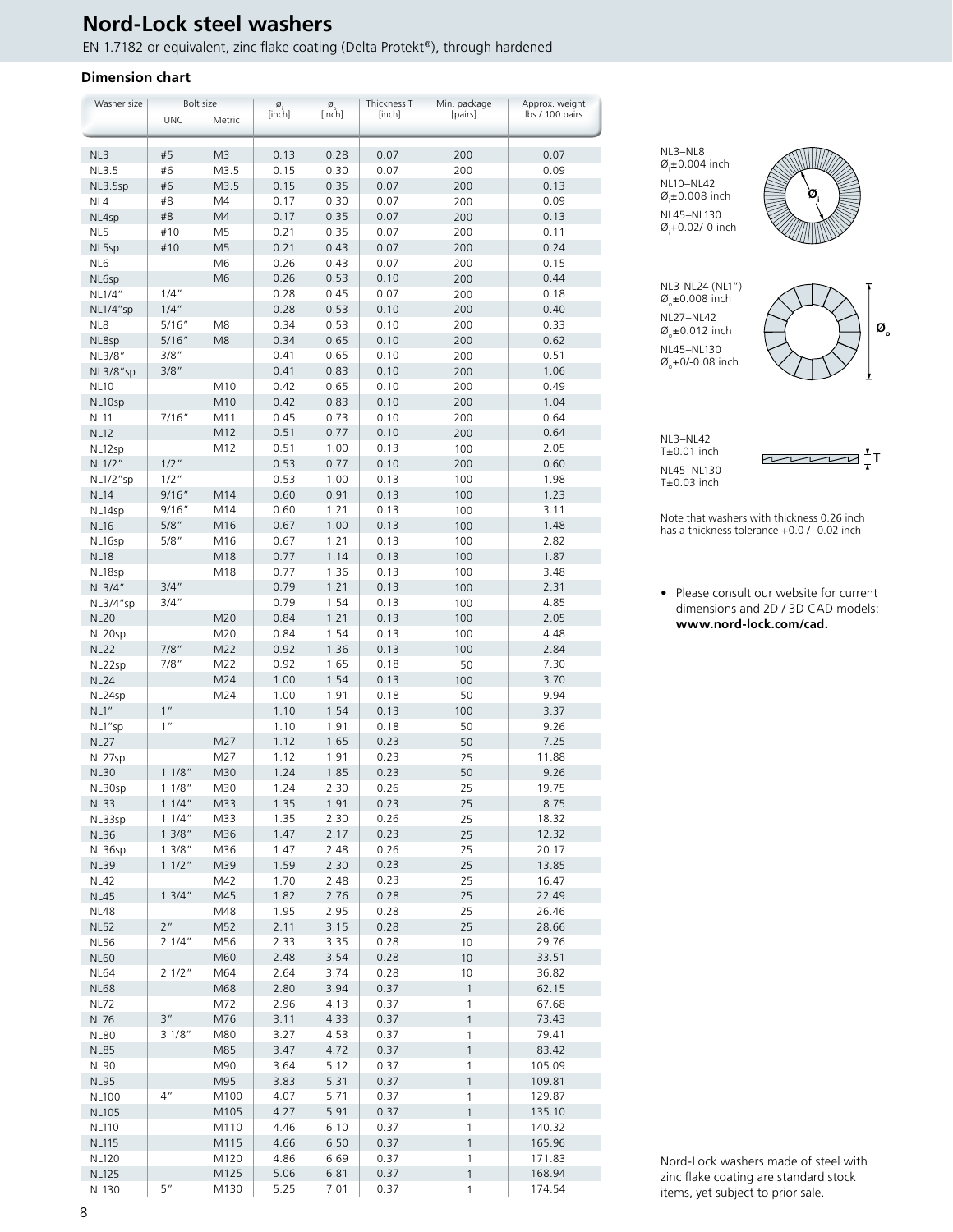Nord-Lock steel washers with electro zinc plated **bolt (grade 5)**

|                |              |                | Oil, $G_c = 75%$<br>$\mu_{th} = 0.10$ , $\mu_{h} = 0.16$ |                    |                  | Cu/C paste, $G_c = 75\%$<br>$\mu_{th} = 0.11$ , $\mu_{h} = 0.16$ |                  | Dry, $G_c = 62\%$<br>$\mu_{\text{th}}$ =0,15, $\mu_{\text{h}}$ =0,18 |
|----------------|--------------|----------------|----------------------------------------------------------|--------------------|------------------|------------------------------------------------------------------|------------------|----------------------------------------------------------------------|
| Washer<br>size | Bolt<br>size | Pitch<br>[TP1] | Torque<br>[ftlb]                                         | Clamp<br>load [lb] | Torque<br>[ftlb] | Clamp<br>load [lb]                                               | Torque<br>[ftlb] | Clamp<br>load [lb]                                                   |
| NL3            | #5           | 40             | 1.1                                                      | 550                | 1.0              | 550                                                              | 1.1              | 450                                                                  |
| <b>NL3.5</b>   | #6           | 32             | 1.4                                                      | 630                | 1.3              | 630                                                              | 1.5              | 520                                                                  |
| NL4            | #8           | 32             | 2.7                                                      | 970                | 2.3              | 970                                                              | 2.6              | 800                                                                  |
| NL5            | #10          | 24             | 3.9                                                      | 1,200              | 3.5              | 1200                                                             | 4.0              | 1,000                                                                |
| NL1/4"         | 1/4          | 20             | 9.1                                                      | 2,200              | 8.2              | 2200                                                             | 9.0              | 1,800                                                                |
| NL8            | 5/16         | 18             | 18                                                       | 3,600              | 16               | 3600                                                             | 18               | 3,000                                                                |
| NL3/8"         | 3/8          | 16             | 30                                                       | 5,400              | 27               | 5400                                                             | 31               | 4,400                                                                |
| <b>NL11</b>    | 7/16         | 14             | 47                                                       | 7,300              | 42               | 7300                                                             | 47               | 6,100                                                                |
| NL1/2"         | 1/2          | 13             | 73                                                       | 9,800              | 66               | 9800                                                             | 74               | 8,100                                                                |
| <b>NL14</b>    | 9/16         | 12             | 104                                                      | 12,600             | 93               | 12600                                                            | 104              | 10,400                                                               |
| <b>NL16</b>    | 5/8          | 11             | 145                                                      | 15,600             | 130              | 15600                                                            | 146              | 12,900                                                               |
| NL3/4"         | 3/4          | 10             | 254                                                      | 23,100             | 227              | 23100                                                            | 257              | 19,100                                                               |
| <b>NL22</b>    | 7/8          | 9              | 408                                                      | 31,900             | 367              | 31900                                                            | 413              | 26,400                                                               |
| NL1"           | 1            | 8              | 617                                                      | 41,800             | 556              | 41800                                                            | 624              | 34,600                                                               |
| <b>NL30</b>    | 11/8         | $\overline{7}$ | 771                                                      | 46,400             | 695              | 46400                                                            | 780              | 38,400                                                               |
| <b>NL33</b>    | 11/4         | 7              | 1075                                                     | 58,900             | 965              | 58900                                                            | 1090             | 48,700                                                               |
| <b>NL36</b>    | 13/8         | 6              | 1410                                                     | 70,200             | 1270             | 70200                                                            | 1430             | 58,100                                                               |
| <b>NL39</b>    | 11/2         | 6              | 1860                                                     | 85,500             | 1670             | 85500                                                            | 1880             | 70,600                                                               |

Cu/C paste = Copper/graphite paste (Molykote® 1000)

 $G_F$  = ratio of yield point  $\mu_{th}$  = thread friction

 $\mu_b$  = washer friction

1  $Ibf = 4.448 N$ 

1 ft-lb = 1.356 Nm

### Nord-Lock steel washers with non-plated **bolt (grade 8)** Nord-Lock steel washers with non-plated **ASTM A574 bolt, (high-grade)**

|                |              |                | Oil, $G_c = 71%$<br>$\mu_{\text{th}} = 0.13$ , $\mu_{\text{h}} = 0.14$ |                    |                  | Cu/C paste, G <sub>c</sub> =75%<br>$\mu_{\text{th}} = 0.11$ , $\mu_{\text{h}} = 0.15$ |
|----------------|--------------|----------------|------------------------------------------------------------------------|--------------------|------------------|---------------------------------------------------------------------------------------|
| Washer<br>size | Bolt<br>size | Pitch<br>[TP1] | Torque<br>[ftlb]                                                       | Clamp<br>load [lb] | Torque<br>[ftlb] | Clamp<br>load [lb]                                                                    |
|                |              |                |                                                                        |                    |                  |                                                                                       |
| NL3            | #5           | 40             | 1.5                                                                    | 740                | 1.3              | 780                                                                                   |
| <b>NL3.5</b>   | #6           | 32             | 1.9                                                                    | 840                | 1.6              | 890                                                                                   |
| NL4            | #8           | 32             | 3.5                                                                    | 1,300              | 3                | 1,400                                                                                 |
| NL5            | #10          | 24             | 5.1                                                                    | 1,600              | 4.4              | 1,700                                                                                 |
| NL1/4"         | 1/4          | 20             | 12                                                                     | 2,900              | 11               | 3,100                                                                                 |
| NL8            | 5/16         | 18             | 24                                                                     | 4,900              | 20               | 5,100                                                                                 |
| NL3/8"         | 3/8          | 16             | 41                                                                     | 7,200              | 35               | 7,600                                                                                 |
| <b>NL11</b>    | 7/16         | 14             | 64                                                                     | 9,800              | 54               | 10,400                                                                                |
| NL1/2"         | 1/2          | 13             | 99                                                                     | 13,100             | 83               | 13,900                                                                                |
| <b>NL14</b>    | 9/16         | 12             | 138                                                                    | 16,800             | 119              | 17,800                                                                                |
| <b>NL16</b>    | 5/8          | 11             | 197                                                                    | 20,900             | 166              | 22,100                                                                                |
| NL3/4"         | 3/4          | 10             | 346                                                                    | 30,900             | 291              | 32,700                                                                                |
| <b>NL22</b>    | 7/8          | 9              | 556                                                                    | 42,700             | 472              | 45,100                                                                                |
| NL1"           | 1            | 8              | 840                                                                    | 56,000             | 713              | 59,200                                                                                |
| <b>NL30</b>    | 11/8         | $\overline{7}$ | 1190                                                                   | 70,600             | 1015             | 74,500                                                                                |
| <b>NL33</b>    | 11/4         | 7              | 1660                                                                   | 89,600             | 1409             | 94,600                                                                                |
| <b>NL36</b>    | 13/8         | 6              | 2180                                                                   | 107,000            | 1852             | 113,000                                                                               |
| <b>NL39</b>    | 11/2         | 6              | 2870                                                                   | 130,000            | 2433             | 137,000                                                                               |

|                |                     |                | Oil, $G_c = 71\%$<br>$\mu_{th} = 0.13$ , $\mu_{h} = 0.12$ |                    |                  | Cu/C paste, $Gr=75%$<br>$\mu_{\text{th}} = 0.11$ , $\mu_{\text{h}} = 0.15$ |
|----------------|---------------------|----------------|-----------------------------------------------------------|--------------------|------------------|----------------------------------------------------------------------------|
| Washer<br>size | <b>Bolt</b><br>size | Pitch<br>[TP1] | Torque<br>[ftlb]                                          | Clamp<br>load [lb] | Torque<br>[ftlb] | Clamp<br>load [lb]                                                         |
|                |                     |                |                                                           |                    |                  |                                                                            |
| NL3            | #5                  | 40             | 1.7                                                       | 870                | 1.5              | 910                                                                        |
| NL3.5          | #6                  | 32             | 2.2                                                       | 990                | 1.9              | 1050                                                                       |
| NL4            | #8                  | 32             | 3.8                                                       | 1,500              | 3.6              | 1600                                                                       |
| NL5            | #10                 | 24             | 5.8                                                       | 1,900              | 5.3              | 2000                                                                       |
| NL1/4"         | 1/4                 | 20             | 13                                                        | 3,400              | 12               | 3700                                                                       |
| NL8            | 5/16                | 18             | 26                                                        | 5,700              | 22               | 6000                                                                       |
| NL3/8"         | 3/8                 | 16             | 45                                                        | 8,400              | 38               | 8900                                                                       |
| <b>NL11</b>    | 7/16                | 14             | 70                                                        | 11,500             | 58               | 12,200                                                                     |
| NL1/2"         | 1/2                 | 13             | 109                                                       | 15,400             | 90               | 16,300                                                                     |
| <b>NL14</b>    | 9/16                | 12             | 148                                                       | 19,800             | 137              | 20,900                                                                     |
| <b>NL16</b>    | 5/8                 | 11             | 216                                                       | 24,600             | 179              | 26,000                                                                     |
| NL3/4"         | 3/4                 | 10             | 378                                                       | 36,400             | 312              | 38,400                                                                     |
| <b>NL22</b>    | 7/8                 | 9              | 607                                                       | 50,200             | 506              | 53,000                                                                     |
| NL1"           | 1                   | 8              | 916                                                       | 65,900             | 764              | 69,600                                                                     |
| <b>NL30</b>    | 11/8                | 7              | 1300                                                      | 83,000             | 1084             | 87,700                                                                     |
| <b>NL33</b>    | 11/4                | $\overline{7}$ | 1810                                                      | 105,000            | 1507             | 111,000                                                                    |
| <b>NL36</b>    | 13/8                | 6              | 2380                                                      | 126,000            | 1990             | 133,000                                                                    |
| <b>NL39</b>    | 11/2                | 6              | 3140                                                      | 153,000            | 2600             | 161,000                                                                    |

Torque guidelines for other bolt grades are available through your local Nord-Lock representative.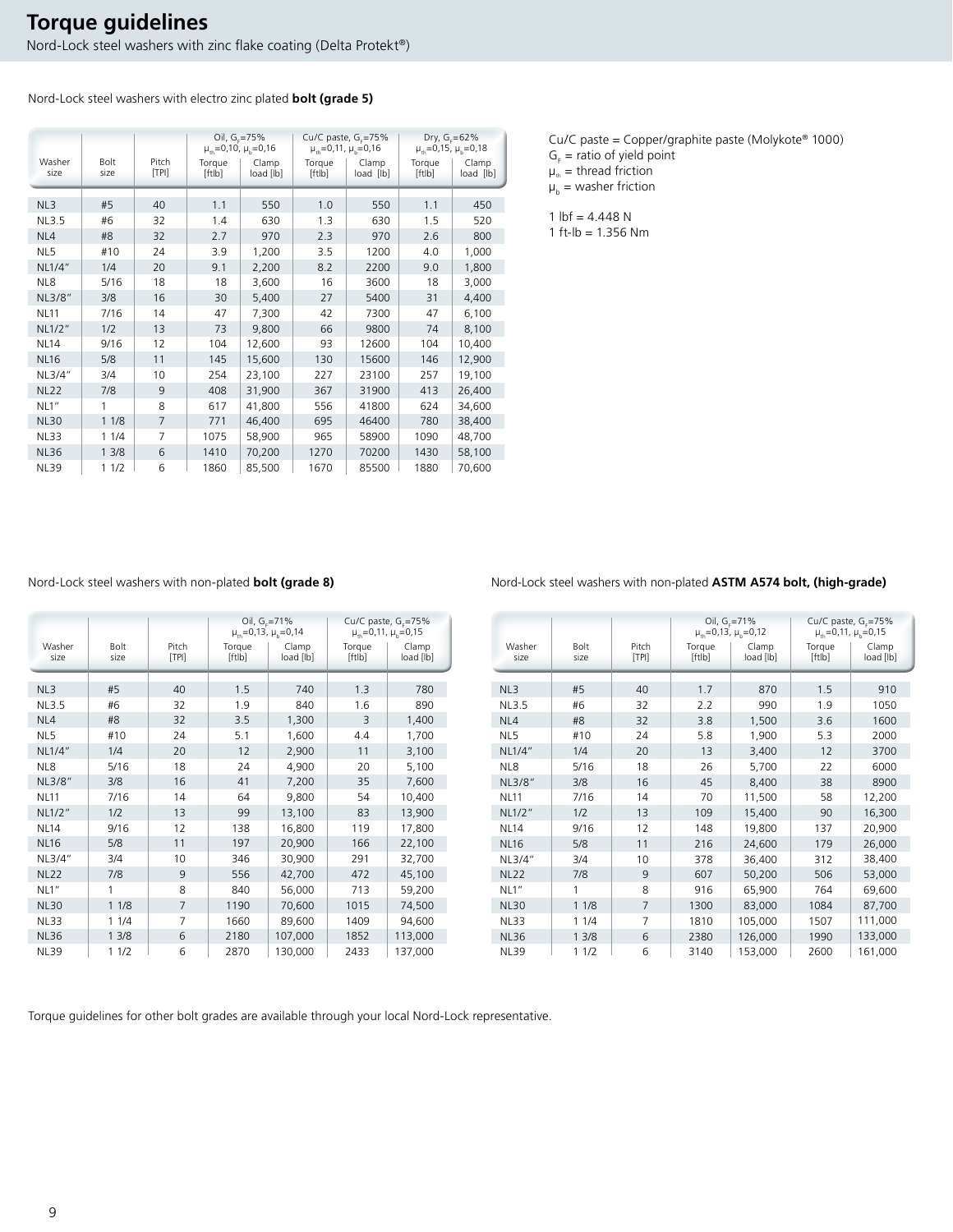### **Nord-Lock stainless steel washers**

EN 1.4404 (AISI 316L) or equivalent, surface hardened

EN 1.4404 is an austenitic chromium-nickel stainless steel containing molybdenum. This stainless steel also has extra low carbon content in order to reduce the risk of chromium-carbide precipitation. EN 1.4404 is one of the most commonly used stainless steel grades and Nord-Lock washers made of EN 1.4404 are suitable for most applications where no chlorides or acids are present.

#### **Dimension chart**

| Washer size | Bolt size       |                | ø      | $\underset{\left[\text{inch}\right]}{\overset{\cal{O}}{\mathcal{O}}}$ | Thickness T | Min.          | Approx.         |
|-------------|-----------------|----------------|--------|-----------------------------------------------------------------------|-------------|---------------|-----------------|
|             |                 |                | [inch] |                                                                       | [inch]      | package       | weight          |
|             | <b>UNC</b>      | Metric         |        |                                                                       |             | [pairs]       | lbs / 100 pairs |
|             |                 |                |        |                                                                       |             |               |                 |
| NL3ss       | #5              | M3             | 0.13   | 0.28                                                                  | 0.09        | 200           | 0.09            |
| NL3.5ss     | #6              | M3.5           | 0.15   | 0.30                                                                  | 0.09        | 200           | 0.09            |
| NL3.5spss   | #6              | M3.5           | 0.15   | 0.35                                                                  | 0.09        | 200           | 0.15            |
| NL4ss       | #8              | M4             | 0.17   | 0.30                                                                  | 0.09        | 200           | 0.09            |
|             |                 |                |        |                                                                       |             |               |                 |
| NL4spss     | #8              | M4             | 0.17   | 0.35                                                                  | 0.09        | 200           | 0.15            |
| NL5ss       | #10             | M <sub>5</sub> | 0.21   | 0.35                                                                  | 0.09        | 200           | 0.13            |
| NL5spss     | #10             | M <sub>5</sub> | 0.21   | 0.43                                                                  | 0.09        | 200           | 0.24            |
| NL6ss       |                 | M6             | 0.26   | 0.43                                                                  | 0.09        | 200           | 0.20            |
| NL6spss     |                 | M <sub>6</sub> | 0.26   | 0.53                                                                  | 0.08        | 200           | 0.35            |
| NL1/4"ss    | $1/4$ "         |                | 0.28   | 0.45                                                                  | 0.09        | 200           | 0.20            |
| NL1/4"spss  | $1/4$ "         |                | 0.28   | 0.53                                                                  | 0.09        | 200           | 0.33            |
| NL8ss       | 5/16"           | M8             | 0.34   | 0.53                                                                  | 0.08        | 200           | 0.26            |
| NL8spss     | 5/16"           | M8             | 0.34   | 0.65                                                                  | 0.08        | 200           | 0.48            |
| NL3/8"ss    | 3/8"            |                | 0.41   | 0.65                                                                  | 0.08        | 200           | 0.42            |
| NL3/8"spss  | 3/8"            |                | 0.41   | 0.83                                                                  | 0.08        | 200           | 0.84            |
| NL10ss      |                 | M10            | 0.42   | 0.65                                                                  | 0.08        | 200           | 0.40            |
| NL10spss    |                 | M10            | 0.42   | 0.83                                                                  | 0.08        | 200           | 0.82            |
| NL11ss      | 7/16''          | M11            | 0.45   | 0.73                                                                  | 0.09        | 200           | 0.57            |
| NL12ss      |                 | M12            | 0.51   | 0.77                                                                  | 0.08        | 200           | 0.51            |
| NL12spss    |                 | M12            | 0.51   | 1.00                                                                  | 0.12        | 100           | 1.81            |
| NL1/2"ss    | $1/2$ "         |                | 0.53   | 0.77                                                                  | 0.08        | 200           | 0.53            |
| NL1/2"spss  | $1/2$ "         |                | 0.53   | 1.00                                                                  | 0.13        | 100           | 1.76            |
| NL14ss      | 9/16"           | M14            | 0.60   | 0.91                                                                  | 0.12        | 100           | 1.08            |
| NL14spss    | 9/16"           | M14            | 0.60   | 1.21                                                                  | 0.13        | 100           | 2.89            |
| NL16ss      | 5/8"            | M16            | 0.67   | 1.00                                                                  | 0.12        | 100           | 1.30            |
| NL16spss    | 5/8''           | M16            | 0.67   | 1.21                                                                  | 0.13        | 100           | 2.49            |
| NL18ss      |                 | M18            | 0.77   | 1.14                                                                  | 0.13        | 100           | 1.76            |
| NL18spss    |                 | M18            | 0.77   | 1.36                                                                  | 0.13        | 100           | 3.44            |
|             | $3/4$ "         |                | 0.79   | 1.21                                                                  | 0.13        | 100           | 2.12            |
| NL3/4"ss    | $3/4$ "         |                |        |                                                                       |             |               |                 |
| NL3/4"spss  |                 |                | 0.79   | 1.54                                                                  | 0.13        | 100           | 4.63            |
| NL20ss      |                 | M20            | 0.84   | 1.21                                                                  | 0.12        | 100           | 1.81            |
| NL20spss    |                 | M20            | 0.84   | 1.54                                                                  | 0.13        | 100           | 4.54            |
| NL22ss      | $7/8$ "         | M22            | 0.92   | 1.36                                                                  | 0.13        | 100           | 2.71            |
| NL22spss    | 7/8"            | M22            | 0.92   | 1.65                                                                  | 0.13        | 50            | 4.92            |
| NL24ss      |                 | M24            | 1.00   | 1.54                                                                  | 0.13        | 100           | 3.35            |
| NL24spss    |                 | M24            | 1.00   | 1.91                                                                  | 0.13        | 50            | 7.72            |
| NL1"ss      | 1 <sup>''</sup> |                | 1.10   | 1.54                                                                  | 0.13        | 100           | 3.13            |
| NL1"spss    | 1 <sup>''</sup> |                | 1.10   | 1.91                                                                  | 0.13        | 50            | 7.10            |
| NL27ss      |                 | M27            | 1.12   | 1.65                                                                  | 0.27        | 50            | 7.61            |
| NL27spss    |                 | M27            | 1.12   | 1.91                                                                  | 0.27        | 25            | 12.90           |
| NL30ss      | 11/8"           | M30            | 1.24   | 1.85                                                                  | 0.27        | 50            | 9.77            |
| NL30spss    | 11/8"           | M30            | 1.24   | 2.30                                                                  | 0.27        | 25            | 21.01           |
| NL33ss      | 11/4"           | M33            | 1.35   | 1.91                                                                  | 0.27        | 25            | 9.37            |
| NL36ss      | 13/8"           | M36            | 1.47   | 2.17                                                                  | 0.27        | 25            | 13.14           |
| NL39ss      | 11/2"           | M39            | 1.59   | 2.30                                                                  | 0.27        | 25            | 14.86           |
| NL42ss      |                 | M42            | 1.70   | 2.48                                                                  | 0.27        | 25            | 17,55           |
| NL45ss      | 13/4"           | M45            | 1.82   | 2.76                                                                  | 0.27        | 25            | 22.49           |
| NL48ss      |                 | M48            | 1.95   | 2.95                                                                  | 0.27        | 25            | 26.46           |
| NL52ss      | 2 <sup>n</sup>  | M52            | 2.11   | 3.15                                                                  | 0.35        | $\mathbf{1}$  | 44.31           |
| NL56ss      | 21/4"           | M56            | 2.33   | 3.35                                                                  | 0.35        | 1             | 46.96           |
| NL60ss      |                 | M60            | 2.48   | 3.54                                                                  | 0.35        | $\mathbbm{1}$ | 51.81           |
| NL64ss      | 21/2"           | M64            | 2.64   | 3.74                                                                  | 0.35        | 1             | 56.88           |
| NL68ss      |                 | M68            | 2.80   | 3.94                                                                  | 0.35        | 1             | 62.17           |
| NL72ss      |                 | M72            | 2.96   | 4.13                                                                  | 0.35        | 1             | 67.68           |
| NL76ss      | 3''             | M76            | 3.11   | 4.33                                                                  | 0.35        | $\mathbf{1}$  | 73.41           |
| NL80ss      | 31/8"           | M80            | 3.27   | 4.53                                                                  | 0.35        | 1             | 79.37           |
|             |                 |                |        |                                                                       |             |               |                 |

NL3ss – NL8ss Ø<sub>i</sub>±0.004 inch NL10ss – NL42ss Ø<sub>i</sub>±0.008 inch

NL45ss – NL80ss Ø<sub>i</sub>+0.02/-0 inch



**Øo**

**T**

NL3ss – NL24ss (NL1"ss) T±0.01inch NL3ss – NL24ss (NL1"ss)  $\varnothing$ <sub>o</sub>±0.008 inch NL27ss – NL42ss  $\varnothing$ <sub>o</sub> $\pm$ 0.012 inch NL45ss – NL80ss  $\varnothing$ <sub>o</sub>+0/-0.08 inch

NL27ss – NL42ss T+0/-0.02 inch NL45ss – NL80ss

 $T±0.03$  inch

• Please consult our website for current dimensions and 2D / 3D CAD models: **www.nord-lock.com/cad.**

 $777777$ 

#### **Torque guidelines**

Nord-Lock stainless steel washers with **ASTM F593 bolt**, lubricated with copper/graphite paste (Molykote® 1000).

|                    |              | 316-316L, G <sub>c</sub> =65%<br>$\mu_{th} = 0.12$ , $\mu_{h} = 0.14$ |                  |                    | 303-305, G <sub>c</sub> =65%<br>$\mu_{\scriptscriptstyle{th}}$ =0,12, $\mu_{\scriptscriptstyle{h}}$ =0,14 |                    |  |
|--------------------|--------------|-----------------------------------------------------------------------|------------------|--------------------|-----------------------------------------------------------------------------------------------------------|--------------------|--|
| Washer<br>size     | Bolt<br>size | Pitch<br>[TP1]                                                        | Toraue<br>[ftlb] | Clamp<br>load [lb] | Toraue<br>[ftlb]                                                                                          | Clamp<br>load [lb] |  |
|                    |              |                                                                       |                  |                    |                                                                                                           |                    |  |
| NL3ss              | #5           | 40                                                                    | 0.7              | 325                | 0.7                                                                                                       | 325                |  |
| <b>NL3.5ss</b>     | #6           | 32                                                                    | 0.9              | 370                | 0.9                                                                                                       | 370                |  |
| NL4ss              | #8           | 32                                                                    | 1.4              | 575                | 1.4                                                                                                       | 575                |  |
| NL5ss              | #10          | 24                                                                    | 2.2              | 720                | 2.2                                                                                                       | 720                |  |
| NL1/4"ss           | 1/4          | 20                                                                    | 5                | 1,300              | 5                                                                                                         | 1,300              |  |
| NL8ss              | 5/16         | 18                                                                    | 9.9              | 2,200              | 9.9                                                                                                       | 2,200              |  |
| NL3/8"ss           | 3/8          | 16                                                                    | 17               | 3,300              | 17                                                                                                        | 3,300              |  |
| NL11 <sub>SS</sub> | 7/16         | 14                                                                    | 22               | 4,500              | 22                                                                                                        | 4,500              |  |
| NL1/2"ss           | 1/2          | 13                                                                    | 41               | 6,000              | 41                                                                                                        | 6,000              |  |
| NL14ss             | 9/16         | 12                                                                    | 59               | 7,700              | 59                                                                                                        | 7,700              |  |
| NL <sub>16ss</sub> | 5/8          | 11                                                                    | 83               | 9,500              | 83                                                                                                        | 9,500              |  |
| NL3/4"ss           | 3/4          | 10                                                                    | 101              | 9,800              | 101                                                                                                       | 9,800              |  |
| NL22ss             | 7/8          | 9                                                                     | 164              | 13,500             | 164                                                                                                       | 13,500             |  |
| NL1"ss             | 1            | 8                                                                     | 247              | 17,700             | 247                                                                                                       | 17,700             |  |
| NL30ss             | 11/8         | $\overline{7}$                                                        | 351              | 22,300             | 351                                                                                                       | 22,300             |  |
| NL36ss             | 13/8         | 6                                                                     | 643              | 33,800             | 643                                                                                                       | 33,800             |  |

Cu/C paste = Copper/graphite paste (Molykote® 1000),  $G_F$  ratio of yield point,  $\mu_{th}$  thread friction,  $\mu_{b}$  = washer friction

1  $Ibf = 4.448 N$ 

1 ft-lb = 1.356 Nm

Torque guidelines for other bolt grades are available through your local Nord-Lock representative.

Nord-Lock washers made of stainless steel are standard stock items, yet subject to prior sale.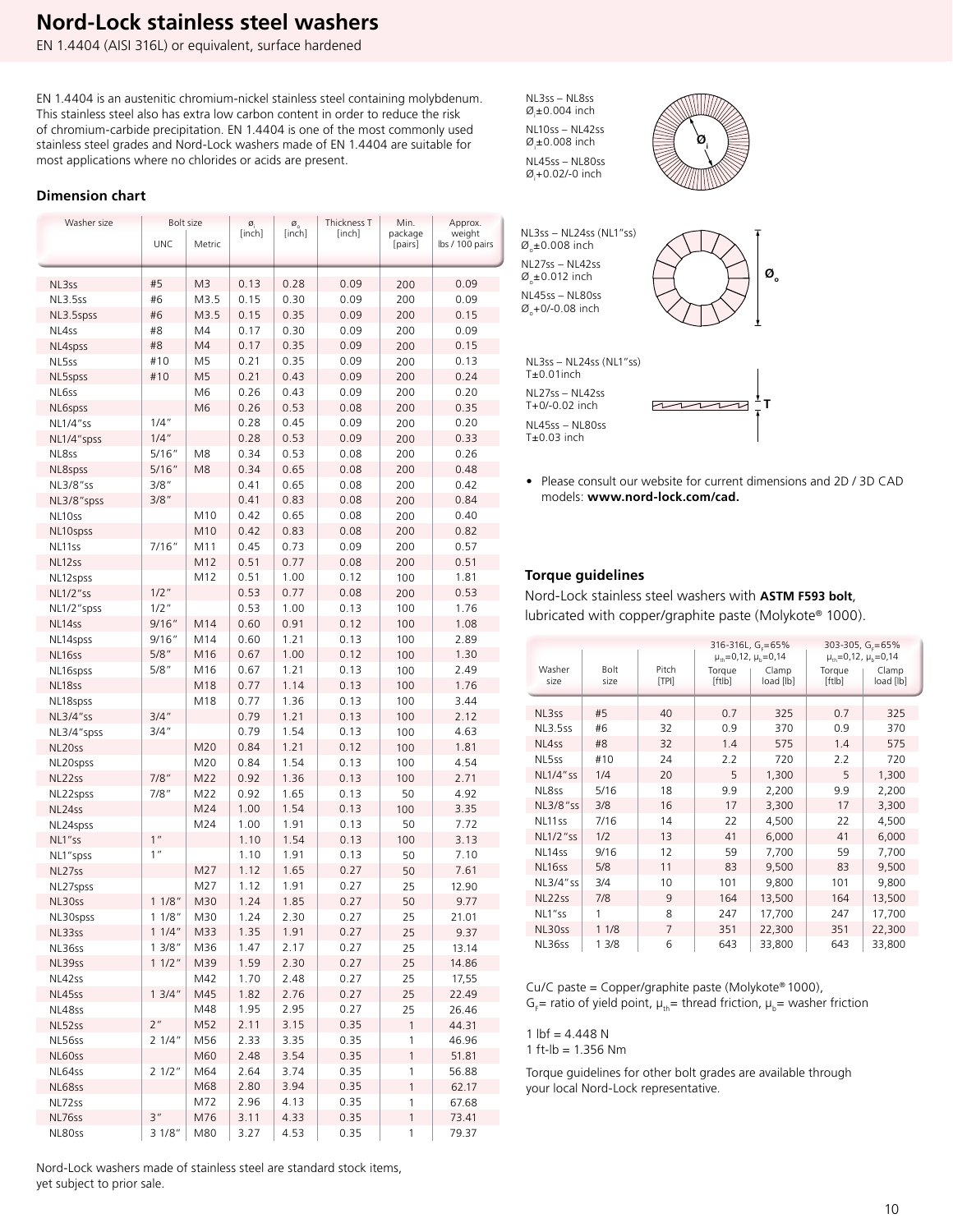### **Nord-Lock 254 SMO® washers**

EN 1.4547 or equivalent, surface hardened

254 SMO® is a high performance austenitic stainless steel (according to EN 1.4547) with greater mechanical strength and resistance against corrosion than most austenitic stainless steel grades. The material is resilient against pitting and crevice corrosion due to high contents of chromium, nickel, molybdenum and nitrogen. Nord-Lock 254 SMO® washers are specially designed for chloride rich processes and salt water solutions / atmospheres, i.e. environments where stainless steel washers made of EN 1.4404 are not suitable.

NL3ss-254–NL8ss-254 Ø<sub>i</sub>±0.004 inch NL10ss-254–NL39ss-254 Ø<sub>i</sub>±0.008 inch



#### NL3ss254 –NL24ss -254 (NL1"ss-254)  $\alpha_{\pm 0.008}$  inch **Øo** NL27ss-254–NL39ss-254  $\varnothing$ <sub>,</sub> $\pm$ 0.012 inch NL3ss-254 –NL39ss-254  $\sqrt{2}$  $\neg\neg\neg\neg$ **T** T±0.01inch

• Please consult our website for current dimensions and 2D / 3D CAD models: **www.nord-lock.com/cad.**

#### **Torque guidelines**

Nord-Lock 254 SMO® washers with **ASTM F593 bolt**, lubricated with copper/graphite paste (Molykote® 1000).

|                  |                     | 316-316L, G <sub>c</sub> =65%<br>$\mu_{th} = 0.12$ , $\mu_{h} = 0.14$ |                  |                    |                  | 303-305, $G_c = 65\%$<br>$\mu_{\text{th}} = 0.12$ , $\mu_{\text{h}} = 0.14$ |
|------------------|---------------------|-----------------------------------------------------------------------|------------------|--------------------|------------------|-----------------------------------------------------------------------------|
| Washer<br>size   | <b>Bolt</b><br>size | Pitch<br>[TP1]                                                        | Torque<br>[ftlb] | Clamp<br>load [lb] | Torque<br>[ftlb] | Clamp<br>load [lb]                                                          |
|                  |                     |                                                                       |                  |                    |                  |                                                                             |
| NL3ss-254        | #5                  | 40                                                                    | 0.7              | 325                | 0.7              | 325                                                                         |
| NL3.5ss-254      | #6                  | 32                                                                    | 0.9              | 370                | 0.9              | 370                                                                         |
| <b>NL4ss-254</b> | #8                  | 32                                                                    | 1.4              | 575                | 1.4              | 575                                                                         |
| NL5ss-254        | #10                 | 24                                                                    | 2.2              | 720                | 2.2              | 720                                                                         |
| NL1/4" ss-254    | 1/4                 | 20                                                                    | 5                | 1,300              | 5                | 1,300                                                                       |
| NL8ss-254        | 5/16                | 18                                                                    | 9.9              | 2,200              | 9.9              | 2,200                                                                       |
| NL3/8"ss-254     | 3/8                 | 16                                                                    | 17               | 3,300              | 17               | 3,300                                                                       |
| NL11ss-254       | 7/16                | 14                                                                    | 22               | 4,500              | 22               | 4,500                                                                       |
| NL1/2"ss-254     | 1/2                 | 13                                                                    | 41               | 6,000              | 41               | 6,000                                                                       |
| NL14ss-254       | 9/16                | 12                                                                    | 59               | 7,700              | 59               | 7,700                                                                       |
| NL16ss-254       | 5/8                 | 11                                                                    | 83               | 9,500              | 83               | 9,500                                                                       |
| NL3/4"ss-254     | 3/4                 | 10                                                                    | 101              | 9,800              | 101              | 9,800                                                                       |
| NL22ss-254       | 7/8                 | 9                                                                     | 164              | 13,500             | 164              | 13,500                                                                      |
| NL1 "ss-254      | 1                   | 8                                                                     | 247              | 17,700             | 247              | 17,700                                                                      |
| NL30ss-254       | 11/8                | $\overline{7}$                                                        | 351              | 22,300             | 351              | 22,300                                                                      |
| NL36ss-254       | 13/8                | 6                                                                     | 643              | 33,800             | 643              | 33,800                                                                      |

Cu/C paste = Copper/graphite paste (Molykote® 1000),  $G_F$  ratio of yield point,  $\mu_{th}$  thread friction,  $\mu_{b}$  = washer friction

1  $Ibf = 4.448 N$ 

1 ft-lb = 1.356 Nm

Torque guidelines for other bolt grades are available through your local Nord-Lock representative.

| <b>Dimension chart</b> |  |
|------------------------|--|
|                        |  |

| Washer size    |                 | <b>Bolt size</b> | Ø      | $\frac{\varnothing}{\lbrack \mathsf{inch} \rbrack}$ | Thickness T | Min.               | Approx weight   |
|----------------|-----------------|------------------|--------|-----------------------------------------------------|-------------|--------------------|-----------------|
|                | <b>UNC</b>      | Metric           | [inch] |                                                     | [inch]      | package<br>[pairs] | lbs / 100 pairs |
|                |                 |                  |        |                                                     |             |                    |                 |
|                |                 |                  |        |                                                     |             |                    |                 |
| NL3ss-254      | #5              | M <sub>3</sub>   | 0.13   | 0.28                                                | 0.09        | 200                | 0.09            |
| NL3.5ss-254    | #6              | M3.5             | 0.15   | 0.30                                                | 0.09        | 200                | 0.09            |
| NL3.5spss-254  | #6              | M3.5             | 0.15   | 0.35                                                | 0.09        | 200                | 0.15            |
| NL4ss-254      | #8              | M4               | 0.17   | 0.30                                                | 0.09        | 200                | 0.09            |
| NL4spss-254    | #8              | M <sub>4</sub>   | 0.17   | 0.35                                                | 0.09        | 200                | 0.15            |
| NL5ss-254      | #10             | M <sub>5</sub>   | 0.21   | 0.35                                                | 0.09        | 200                | 0.13            |
| NL5spss-254    | #10             | M <sub>5</sub>   | 0.21   | 0.43                                                | 0.09        | 200                | 0.24            |
| NL6ss-254      |                 | M6               | 0.26   | 0.43                                                | 0.09        | 200                | 0.20            |
| NL6spss-254    |                 | M <sub>6</sub>   | 0.26   | 0.53                                                | 0.09        | 200                | 0.35            |
| NL1/4"ss-254   | 1/4"            |                  | 0.28   | 0.45                                                | 0.09        | 200                | 0.20            |
| NL1/4"spss-254 | 1/4"            |                  | 0.28   | 0.53                                                | 0.09        | 200                | 0.33            |
| NL8ss-254      | 5/16"           | M8               | 0.34   | 0.53                                                | 0.08        | 200                | 0.26            |
| NL8spss-254    | 5/16"           | M <sub>8</sub>   | 0.34   | 0.65                                                | 0.09        | 200                | 0.48            |
| NL3/8"ss-254   | 3/8"            |                  | 0.41   | 0.65                                                | 0.08        | 200                | 0.42            |
| NL3/8"spss-254 | 3/8"            |                  | 0.41   | 0.83                                                | 0.09        | 200                | 0.84            |
| NL10ss-254     |                 | M10              | 0.42   | 0.65                                                | 0.08        | 200                | 0.40            |
| NL10spss-254   |                 | M10              | 0.42   | 0.83                                                | 0.09        | 200                | 0.82            |
| NL11ss-254     | 7/16"           | M11              | 0.45   | 0.73                                                | 0.09        | 200                | 0.57            |
| NL12ss-254     |                 | M12              | 0.51   | 0.77                                                | 0.08        | 200                | 0.51            |
| NL12spss-254   |                 | M12              | 0.51   | 1.00                                                | 0.12        | 100                | 1.81            |
| NL1/2"ss-254   | 1/2"            |                  | 0.53   | 0.77                                                | 0.09        | 200                | 0.53            |
| NL1/2"spss-254 | 1/2"            |                  | 0.53   | 1.00                                                | 0.13        | 100                | 1.76            |
| NL14ss-254     | 9/16"           | M14              | 0.60   | 0.91                                                | 0.12        | 100                | 1.08            |
| NL14spss-254   | 9/16"           | M14              | 0.60   | 1.21                                                | 0.13        | 100                | 2.89            |
| NL16ss-254     | 5/8"            | M16              | 0.67   | 1.00                                                | 0.12        | 100                | 1.30            |
| NL16spss-254   | 5/8"            | M16              | 0.67   | 1.21                                                | 0.13        | 100                | 2.49            |
| NL18ss-254     |                 | M18              | 0.77   | 1.14                                                | 0.13        | 100                | 1.76            |
| NL18spss-254   |                 | M18              | 0.77   | 1.36                                                | 0.13        | 100                | 3.44            |
| NL3/4"ss-254   | 3/4"            |                  | 0.79   | 1.21                                                | 0.13        | 100                | 2.12            |
| NL3/4"spss-254 | 3/4''           |                  | 0.79   | 1.54                                                | 0.13        | 100                | 4.72            |
| NL20ss-254     |                 | M20              | 0.84   | 1.21                                                | 0.12        | 100                | 1.81            |
| NL20spss-254   |                 | M20              | 0.84   | 1.54                                                | 0.13        | 100                | 4.36            |
| NL22ss-254     | 7/8"            | M22              | 0.92   | 1.36                                                | 0.13        | 100                | 2.62            |
| NL22spss-254   | 7/8"            | M22              | 0.92   | 1.65                                                | 0.13        | 50                 | 5.34            |
| NL24ss-254     |                 | M24              | 1.00   | 1.54                                                | 0.13        | 100                | 3.64            |
| NL24spss-254   |                 | M24              | 1.00   | 1.91                                                | 0.13        | 50                 | 7.72            |
| NL1"ss-254     | 1 <sup>''</sup> |                  | 1.10   | 1.54                                                | 0.13        | 100                | 3.13            |
| NL1"spss-254   | 1 <sup>''</sup> |                  | 1.10   | 1.91                                                | 0.22        | 50                 | 7.10            |
| NL27ss-254     |                 | M27              | 1.12   | 1.65                                                | 0.22        | 50                 | 6.83            |
| NL27spss-254   |                 | M27              | 1.12   | 1.91                                                | 0.22        | 25                 | 12.90           |
| NL30ss-254     | 11/8"           | M30              | 1.24   | 1.85                                                | 0.22        | 50                 | 8.90            |
| NL33ss-254     | 11/4"           | M33              | 1.35   | 1.91                                                | 0.22        | 25                 | 9.37            |
| NL36ss-254     | 13/8"           | M36              | 1.47   | 2.17                                                | 0.22        | 25                 | 13.14           |
| NL39ss-254     | 11/2"           | M39              | 1.59   | 2.30                                                | 0.22        | 25                 | 14.86           |

Nord-Lock washers made of 254 SMO® quality are standard stock items, yet subject to prior sale.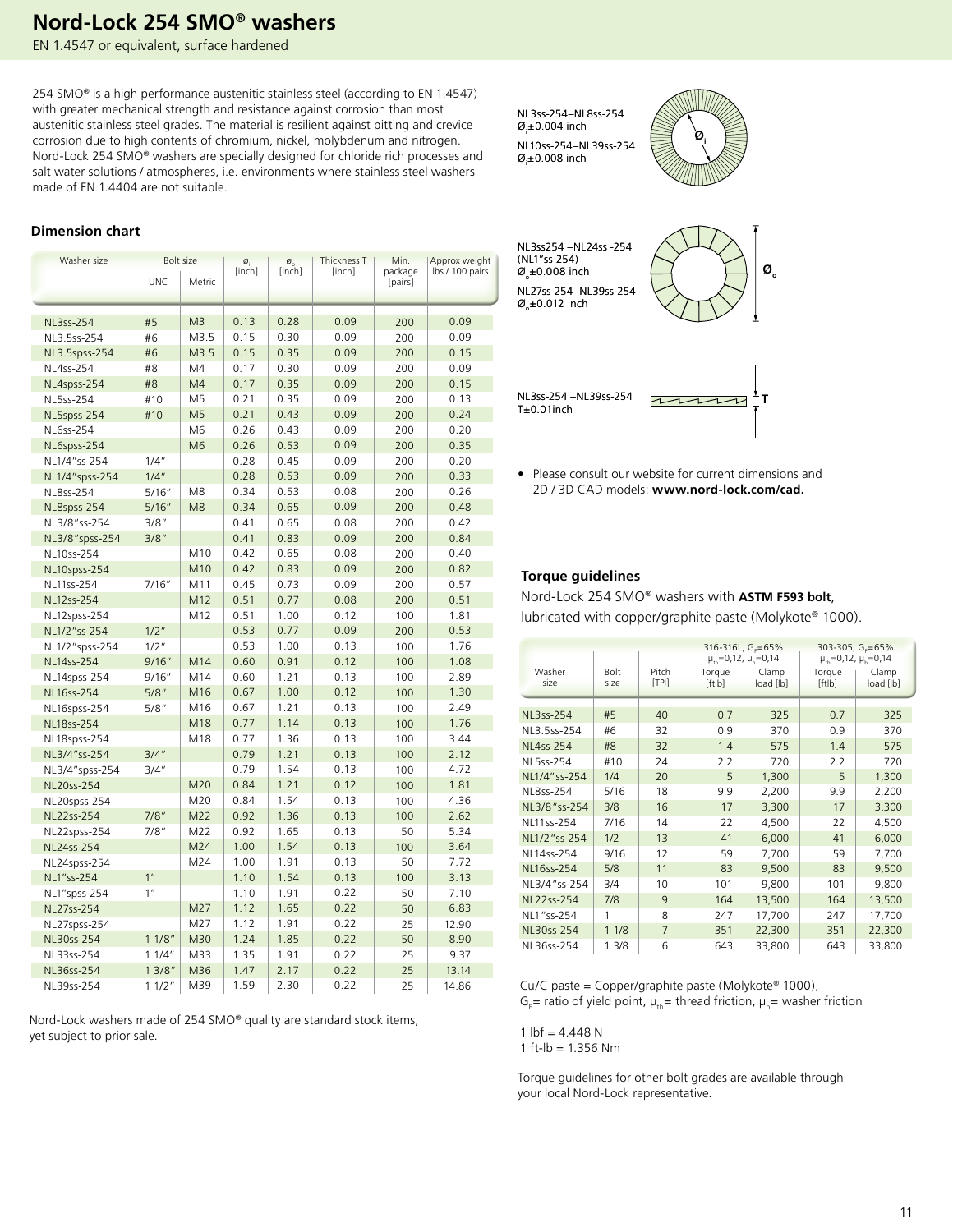## Nord-Lock washers joint guide



#### **Tapped holes**

Nord-Lock washers safely lock the bolt against the underlying surface.



**Counter bores**

The outer diameter of regular Nord-Lock washers is designed for counter-bore holes according to DIN 974, i.e. the washers fit under the head of standard bolts.



#### **Through holes**

As for all locking washers, through holes require two pairs of Nord-Lock washers – one pair for securing the bolt and a second pair for securing the nut. Turn both fasteners in order to close the cams on both washer pairs before tightening to minimize settlements. Keep the nut secured while tightening the bolt.



#### **Stud bolts**

Nord-Lock washers safely lock the nut on stud bolts and eliminate the need for adhesives.





**Applications with large / slotted holes or soft underlying surfaces** To optimize the load distribution for applications with large / slotted holes or with soft underlying surface, use a flanged nut / bolt together with Nord-Lock "sp" washers with enlarged outer diameter.

*Large / slotted holes Soft underlying surfaces*



#### **Designs where Nord-Lock washers are not recommended**

- Mating surfaces that are not locked in place (see left figure)
- Mating surfaces harder than the washers
- Very soft mating surface, e.g. wood, plastic
- Applications with extremely large settlements
- Non-preloaded joints

*If your application corresponds to one or more of the mentioned design criteria, contact your Nord-Lock representative and we will help you find an alternative solution.*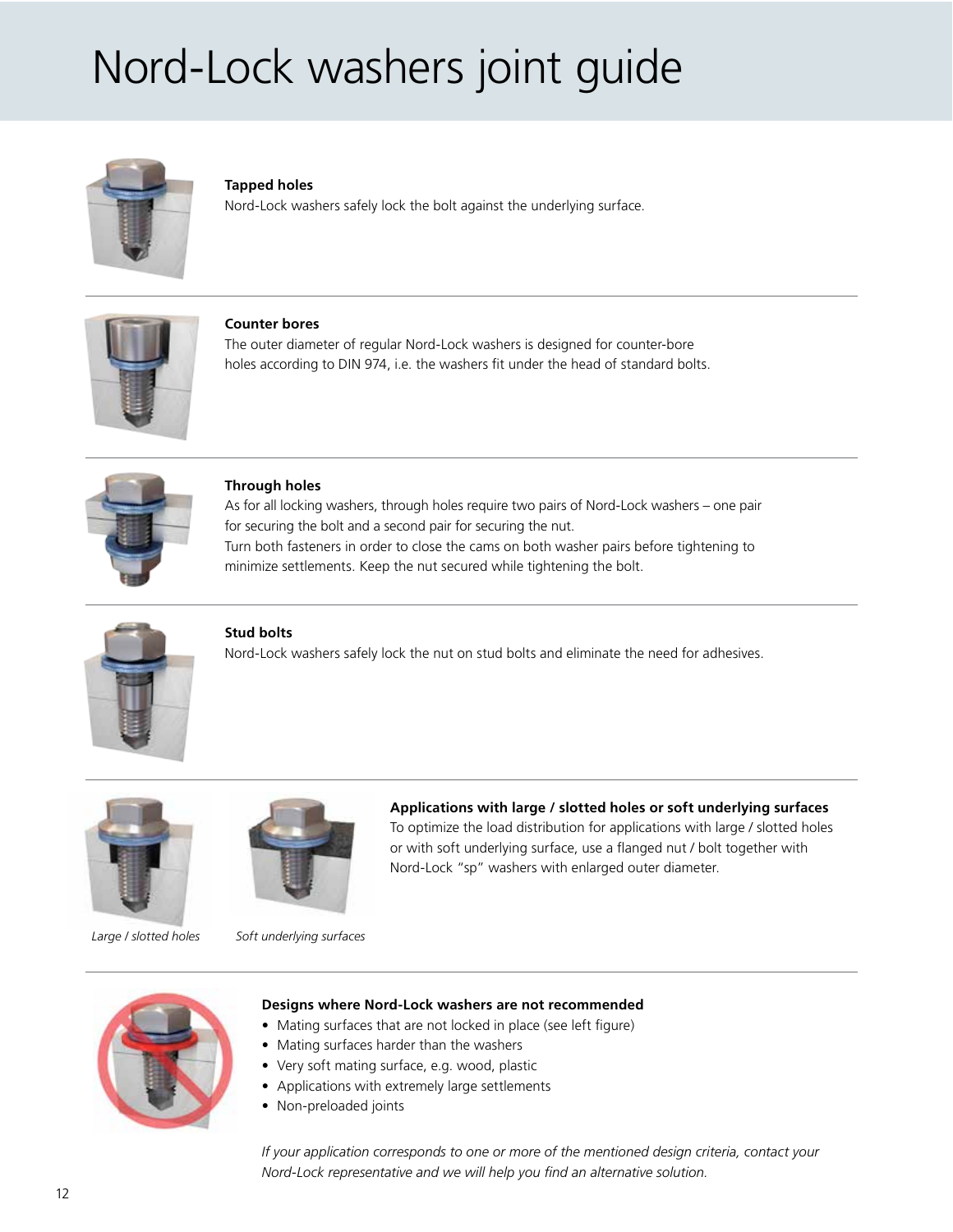### **Nord-Lock "sp" (enlarged outer diameter) washers**

Nord-Lock washers are available with an enlarged outer diameter, referred to as "sp" washers. "sp" washers are designed for use on large / slotted holes, painted / sensitive surfaces or soft materials. Use Nord-Lock "sp" washers with flanged bolts or nuts for optimum load distribution.

> $\emptyset$  inner regular =  $\emptyset$  inner "sp" Ø outer regular < Ø outer "sp"





*A flanged nut and Nord-Lock "sp" washers increase the load supporting surface for applications with slotted holes.*

By using "sp" washers, the load is distributed over a larger surface which can be more gentle for sensitive surfaces. Please consult Nord-Lock to find the optimal solution for your application.



*washers on soft metal.*

*Nord-Lock "sp" washers on painted surface.*

*Nord-Lock "sp" washers on fibre surface.*

### **Uniform friction with Nord-Lock washers**

It is important to have control over the friction conditions in order to obtain the desired preload when tightening a joint.



When no washer is used under the fastener, the friction depends on the contact surface. At a given torque, the obtained preload will vary depending on the contact material.



When using Nord-Lock washers, sliding always occurs between the upper washer and the bolt head / nut. At a given torque, the preload will be the same, regardless of the contact material.

Nord-Lock provides customized torque guidelines for your application, contact your nearest representative.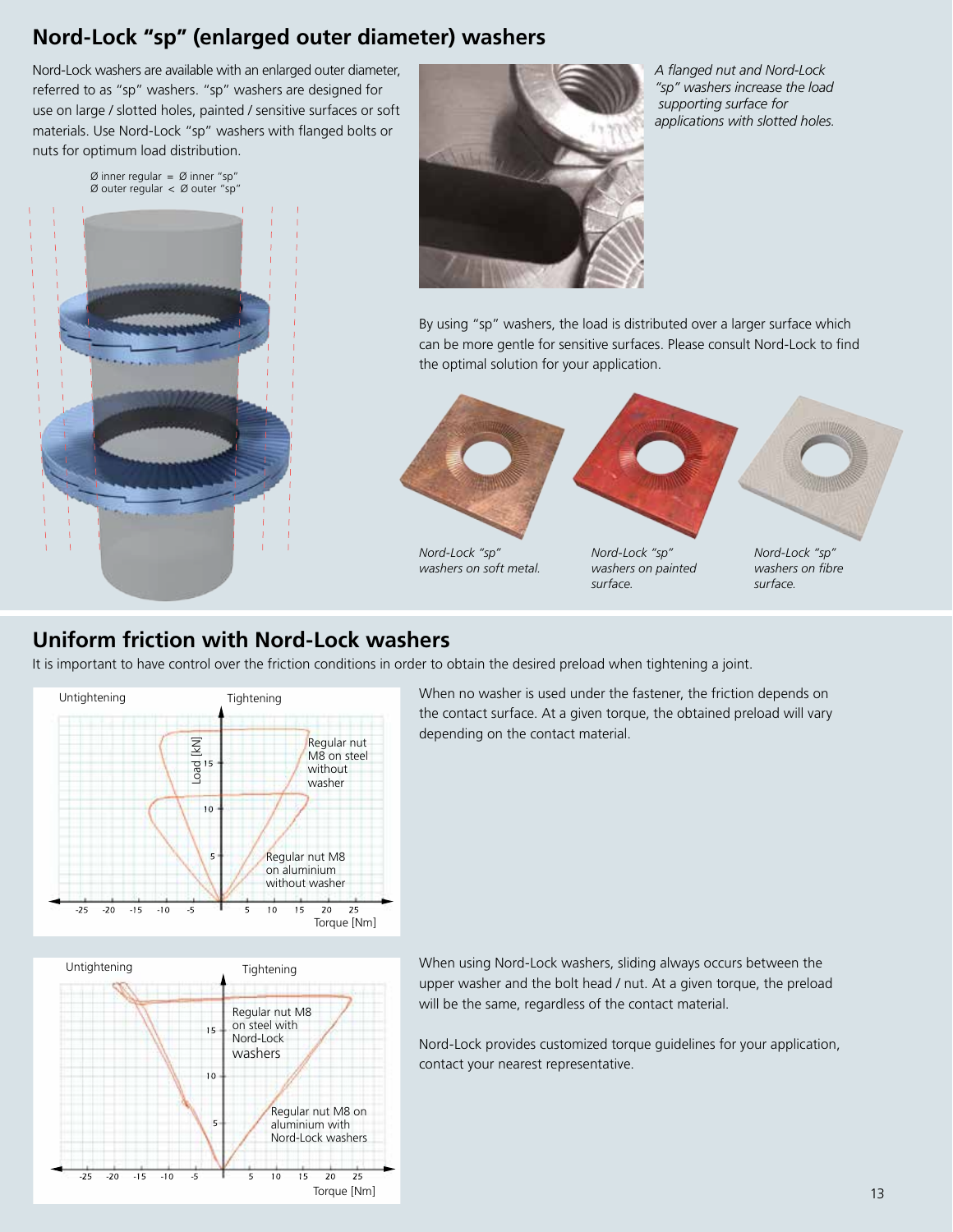## Your partner in bolt securing



The Nord-Lock Group offers continuous support; from design phase, testing and verification, through installation and maintenance. We continually develop our products and unique solutions by using state-of-the-art bolt securing technology.

We also know that a good product is not enough. At Nord-Lock we share our experience, knowledge and creativity to help our clients achieve the outstanding results they require. Let Nord-Lock be your partner in bolt optimization.

#### **Customer unique solutions**

Over the years, The Nord-Lock Group has entered several partnerships to develop unique solutions for the most creative designs. Should you find that the products presented in this brochure do not meet your requirements – let us help you find the optimum solution.



*The Nord-Lock Group product portfolio includes a wide range of products and we are continously developing new innovative solutions. Contact us to learn more about our current range.*

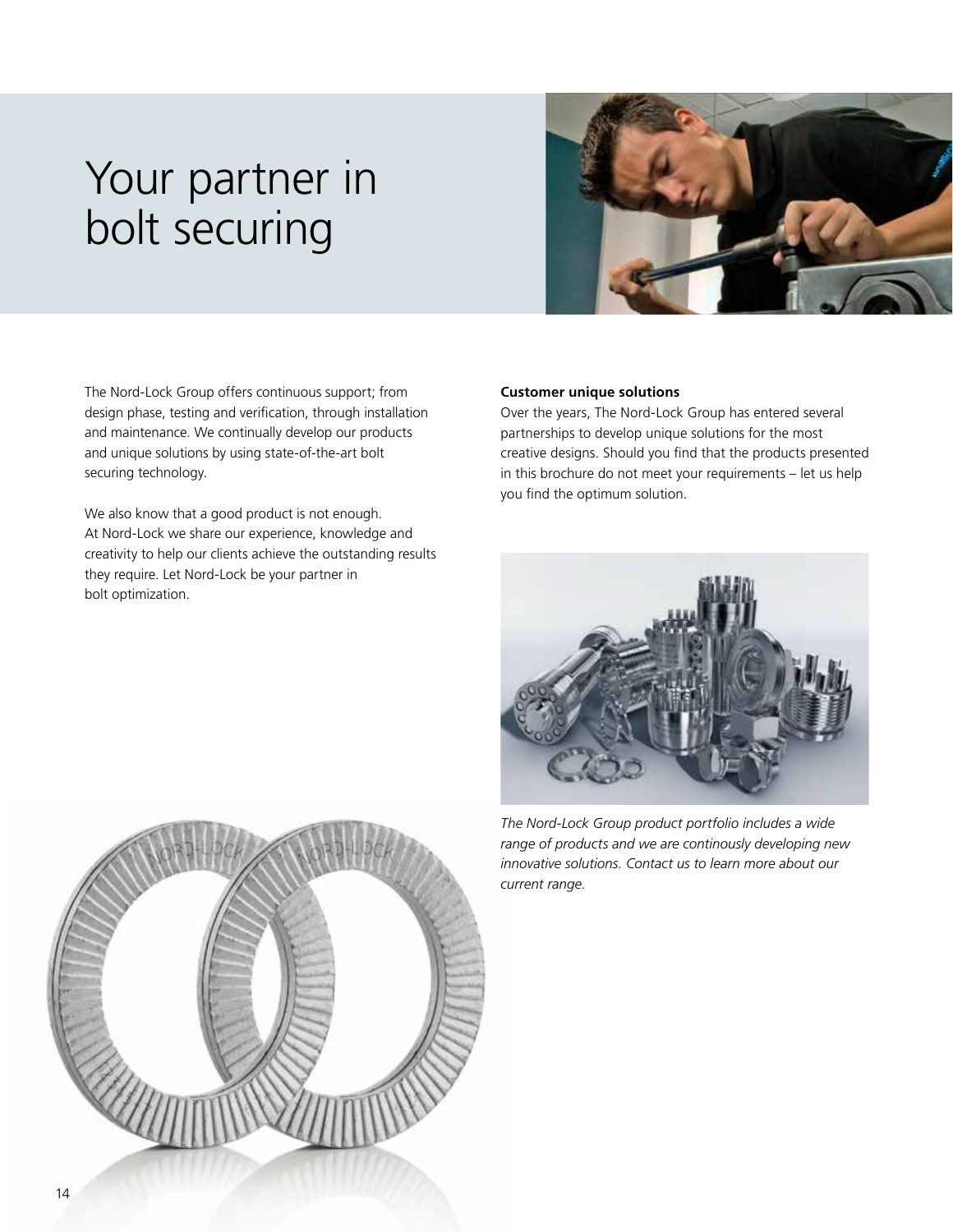

#### **Performance Services**

Nord-Lock Performance Services is a partnership project offered to key customers. The purpose is to increase profitability by generating a complete and detailed view of the design of bolted connections and securing methods. As each project is designed to meet customer specific needs and challenges, both current applications and future designs can be investigated. In addition, our global chain of services supports you throughout sourcing, design / production and aftermarket.

#### **Presence in your market**

The Nord-Lock Group includes subsidiaries, in-house laboratories on three continents, and a worldwide network of authorized distributors. In addition, our Global Industry Managers with specialist skills are trained to understand the specific needs and challenges in your industry. Our philosophy is to be close to our customers, to speak your language and to help you achieve secure and effective bolted joints. To find the complete list of Nord-Lock representatives, please go to **www.nord-lock.com/contact.**



#### **Nord-Lock global chain of services**



### **Design / Production**

**Field Application Engineer, Technical Centers & Project Engineering**



Joint calculation and simulation. Real life testing and validation. Custom designs.

### **Aftermarket**

**On-site and remote product training as well as service and retrofitting**



Increasing the knowledge for operators and engineers. Installation support.